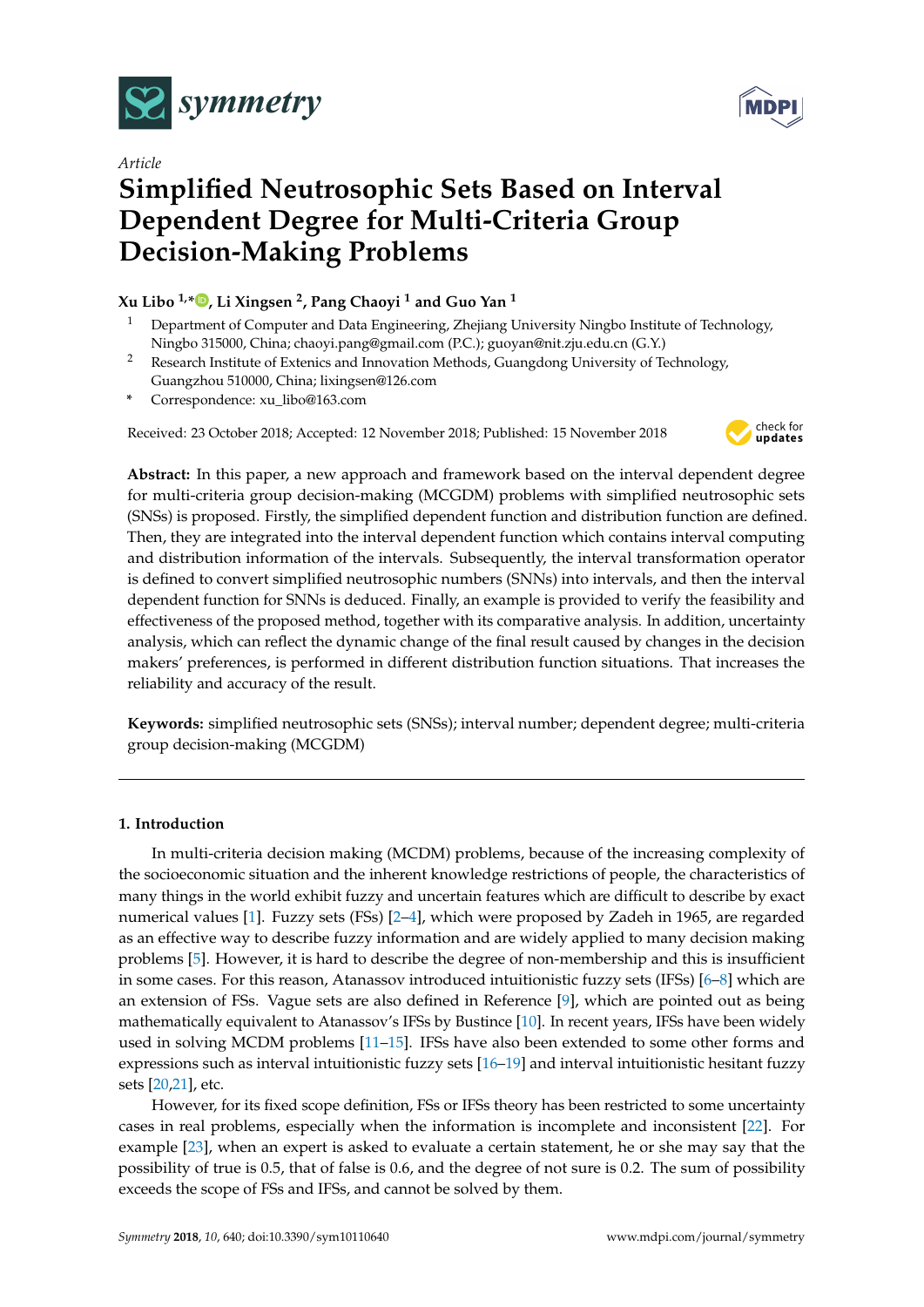For this reason, Smarandache initially developed neutrosophic logic and neutrosophic sets (NSs) theory [\[24–](#page-13-0)[26\]](#page-13-1), which provides a tool to define the possibility and neutrality degree between the affirmative and the negative in most practical situations [\[27\]](#page-13-2). An NS is a set in which each element has degrees of truth membership, indeterminacy membership, and falsity membership and it lies in  $]0^-, 1^+[$ , the nonstandard unit interval [\[28\]](#page-13-3). It may be seen as an extension of the standard interval of IFSs and has many practical applications such as medical diagnosis, e-learning, image processing and data mining, etc. [\[29–](#page-13-4)[35\]](#page-13-5). For convenience in practical situations, Smarandache [\[24\]](#page-13-0) and Wang [\[23\]](#page-12-15) introduced single-valued neutrosophic sets (SVNSs). Then, using similarity and entropy measures, the correlation coefficient of SVNSs were put forward by Majumdar [\[36\]](#page-13-6) and Ye [\[37\]](#page-13-7), respectively. Huang [\[38\]](#page-13-8) developed several new formulas of the distance measures for SVNSs. Thanh [\[39\]](#page-13-9) built a new recommender system based on a clustering algorithm for SVNSs. Karaaslan [\[40\]](#page-13-10) defined the correlation coefficient for single valued neutrosophic refined soft sets. Ye [\[41\]](#page-13-11) found several new similarity measure formulas for SVNSs by building the cotangent function. Recently, the concept of simplified neutrosophic sets (SNSs) and aggregation operators were introduced by Ye [\[42\]](#page-13-12), which can be characterized by three real numbers in the interval [0, 1]. Because its definition is more in line with the needs of many engineering situations, SNSs have quickly been applied to MCDM and MCGDM problems. Ye [\[43\]](#page-13-13) proposed the similarity measures between SNSs and INSs in MCDM problems. Peng [\[44\]](#page-13-14) defined the outranking relations with SNSs. Based on the work of Ye [\[42\]](#page-13-12), Peng [\[45\]](#page-13-15) redefined some aggregation operators of SNSs by utilizing the t-norm and t-conorm. Ye [\[46\]](#page-14-0) proposed exponential entropy measures for SNSs and studied their properties.

The methods for solving MCDM or MCGDM problems using SNNs outlined above are proved to be effective and feasible. There are some aspects which need to be promoted or further studied. (1) Most of the operators for SNSs are derived from the operators of fuzzy sets arithmetic such as probability degree, score function, correlation coefficient, and similarity measures, etc. Is there any other method or framework to perform computing on SNSs? (2) In the calculation process, most existing methods need several steps including defining operation laws, choosing aggregation operators, and performing ranking functions. It often becomes complex and difficult to understand. In fact, there is usually no direct correlation between previous steps and latter steps. Therefore, some methods become a combination of various steps and lack algorithm integrality and consistency. (3) Most existing methods directly utilize the three values of an SNN as parameters without adequately considering the implied distribution information. This leads to some operational deficiencies and information loss. (4) Many traditional models are too deterministic and lose their uncertainty information in the calculating process. Hence, stability checking and uncertainty analysis cannot be relied upon for the decision results in the later stages. So we cannot know whether the decision results will change when decision makers' preferences change slightly, and that means we do not know whether the final result is stable and insensitive enough.

To solve these problems, a novel approach and framework for the MCGDM problem with SNNs is proposed. The main advantages and outstanding contributions are shown below. (1) Unlike most of the existing methods, the proposed model represents a novel framework which does not require deriving from fuzzy sets operations. It builds on interval number and interval dependent degree operators. (2) The proposed method does not need those complex definitions and operator steps, and is more concise and intuitive. It has higher computation integration for directly combining two main steps into unified dependent degree formula. (3) The proposed method, which can describe the implied distribution information of an SNN through defining the distribution function in dependent degree formula, shows stronger capabilities of description for SNNs and avoids information loss. (4) As a result of maintaining information flexibility and dynamics by distribution function, the proposed model can analyze the uncertainty and stability of decision results through choosing different distribution function expressions. The method takes into account information integrity, computation simplicity, and dynamic analysis capability.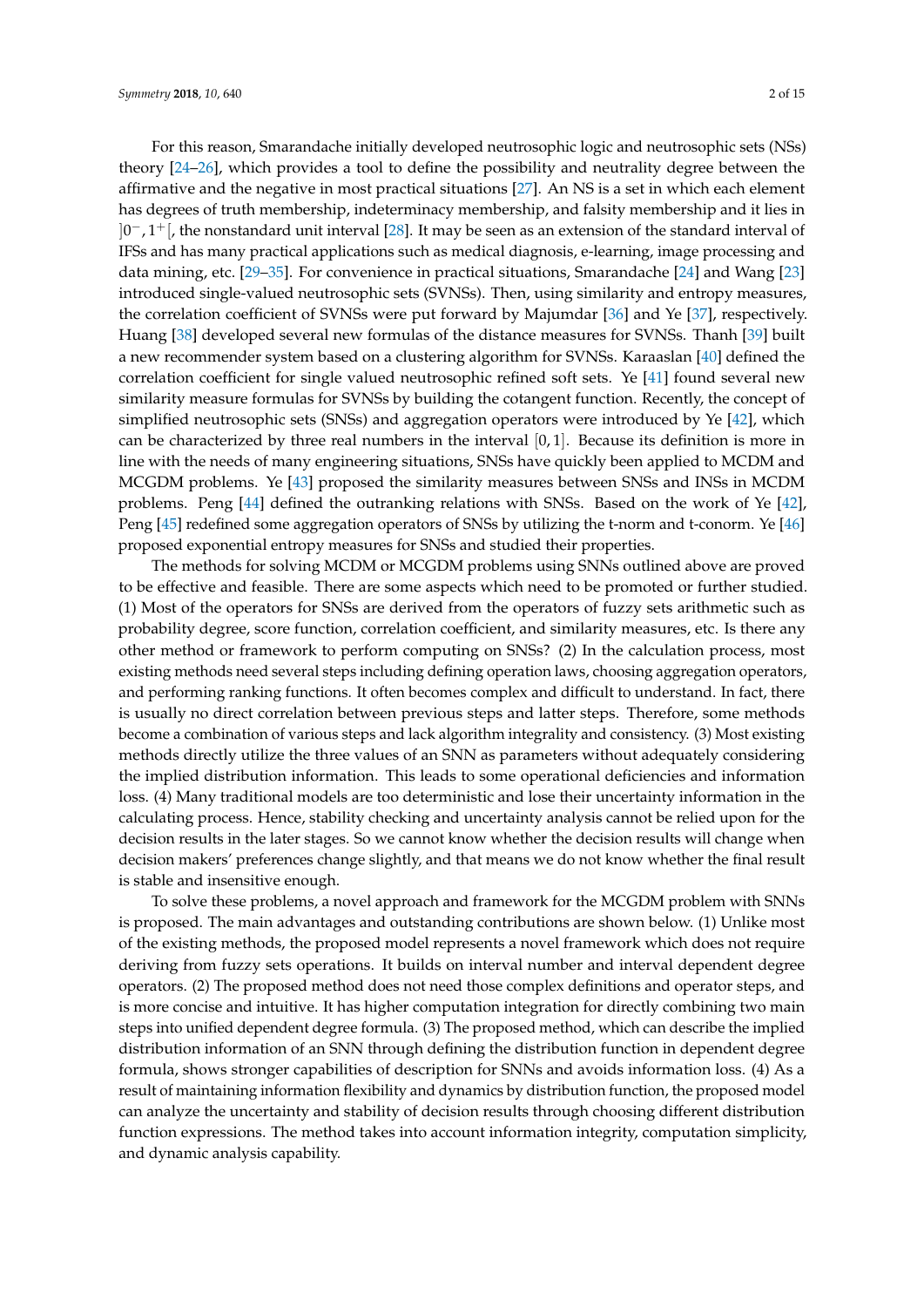The rest of the paper is organized as follows. In Section [2,](#page-2-0) some important concepts including interval number, simplified dependent function, distribution function, and interval dependent function are defined. Subsequently, the specific expressions of the dependent degree function are deduced under the different distribution function. In Section [3,](#page-5-0) NSs and SNSs are briefly reviewed. Then, an interval transformation operator is defined to transform SNN into interval number. On the basis of the transformation, the interval dependent function of SNNs is deduced. In Section [4,](#page-7-0) a computing procedure based on the interval dependent degrees of SNNs for MCGDM problems is developed. In Section [5,](#page-7-1) an illustrative instance and a comparative analysis are adopted to validate the proposed method. Finally, in Section [6,](#page-11-0) conclusions are given.

# <span id="page-2-0"></span>**2. Interval Number and Interval Dependent Function**

In the section, some basic concepts and definitions about simplified dependent function, including interval numbers, interval dependent function, and distribution function are introduced.

#### *2.1. Interval Number*

**Definition 1.** *Interval number.* Let  $X = [a, b] = \{x | a \le x \le b; a, b \in R\}$ *, and then* X *is called an interval number.* In particular, X will be degenerated into a real number if  $a = b$ . Here, X = [0,1] is called a *standard interval.*

Subsequently, the operators of two non-negative interval numbers  $X = [a, b]$  and  $Y = [c, d]$  are defined as follows:

$$
X + Y = [a + c, b + d] \tag{1}
$$

$$
X - Y = [a - d, b - c]
$$
 (2)

$$
\lambda X = [\lambda a, \lambda b](\lambda > 0) \tag{3}
$$

$$
\frac{1}{X} = \left[\frac{1}{b}, \frac{1}{a}\right] \tag{4}
$$

## *2.2. Simplified Dependent Function and Interval Dependent Function*

<span id="page-2-1"></span>**Definition 2.** *Simplified dependent function. Suppose a finite interval*  $X = [a, b]$  *and its optimal value is b, if* ∀*x* ∈ *X and there is a function k*(*x*, *X*) *that satisfies the following properties: (1) k*(*x*, *X*) *reaches the maximum value* 1 *when*  $x = b$ , and reaches the minimum value 0 *when*  $x = a$ . (2) When  $x \in X$  and  $x \neq a$ , *b*, then  $0 < k(x, X) < 1$  holds. (3)  $\forall x_1, x_2 \in X$  and  $x_1 < x_2$ , then  $k(x_1, X) < k(x_2, X)$  holds. Then,  $k(x, X)$  is called *the simplified dependent function of x on the interval X.*

*Here, we give some examples of simplified dependent function expressions.*

$$
k(x, X) = \frac{x - a}{b - a'}, (X = [a, b])
$$
\n(5)

$$
k(x, X) = \frac{\alpha x}{\alpha - 1 + x}, (X = [0, 1])
$$
\n(6)

$$
k(x, X) = \frac{e^{\alpha x} - 1}{e^{\alpha} - 1}, (X = [0, 1])
$$
\n(7)

Figures [1](#page-3-0) and [2](#page-3-1) show the shapes of Equations (6) and (7), respectively. In Figure [1,](#page-3-0) the larger the parameter  $\alpha$  applied, the steeper the front of the function is and the flatter the back of the function is. That is always used to describe the different psychology status of decision makers to the values near the interval endpoints. Figure [2](#page-3-1) shows the contrary situation.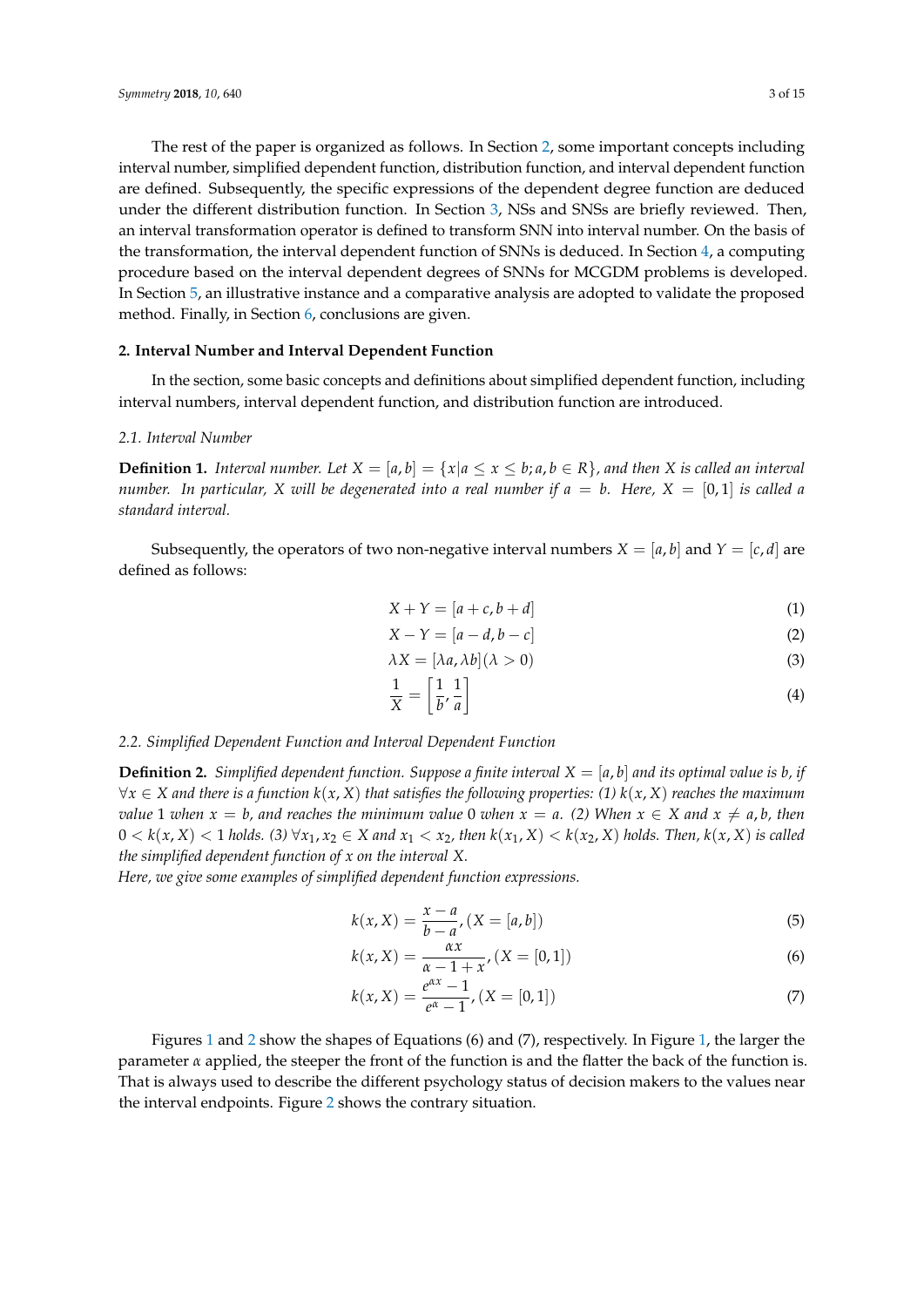<span id="page-3-0"></span>

**Figure 1.** Dependent function of Equation (6).

<span id="page-3-1"></span>

**Figure 2.** dependent function of Equation (7).

**Definition 3.** Interval dependent function. Suppose a finite interval  $X = [a, b]$  and its optimal value is b, for a *subinterval*  $X_0 = [a_0, b_0]$  *and*  $X_0 \subseteq X$ *, then,* 

$$
k(X_0, X) = \int_{x \in X_0} k(x, X) h(x, X_0) dx, (a_0 \neq b_0)
$$
\n(8)

*Here,*  $k(x, X)$  *is the simplified dependent function,*  $h(x, X_0)$  *is the probability density function on subinterval*  $X_0$ *.*  $k(X_0, X)$  *is called the interval dependent function of subinterval*  $X_0$  *on interval* X.

 $k(X_0, X)$  has the following properties: (1)  $X_0$  will be degenerated into a real number if  $a_0 = b_0$ , and  $k(X_0, X)$  *will be degenerated into the simplified dependent function*  $k(a_0, X)$ *. Especially,*  $k(X_0, X)$  *reaches the maximum value* 1 *when*  $a_0 = b_0 = b$ , and reaches the minimum value 0 *when*  $a_0 = b_0 = a$ . (2) *when*  $a_0 \neq b_0$ ,  $0 < k(X_0, X) < 1.$ 

<span id="page-3-2"></span>**Definition 4.** Distribution function. Distribution function  $h(x)$  describes the distribution of x in interval [*a*0, *b*0]*. h*(*x*) *is in the form of probability density function. Therefore,*

$$
\int_{x \in [a_0, b_0]} h(x) dx = 1 \tag{9}
$$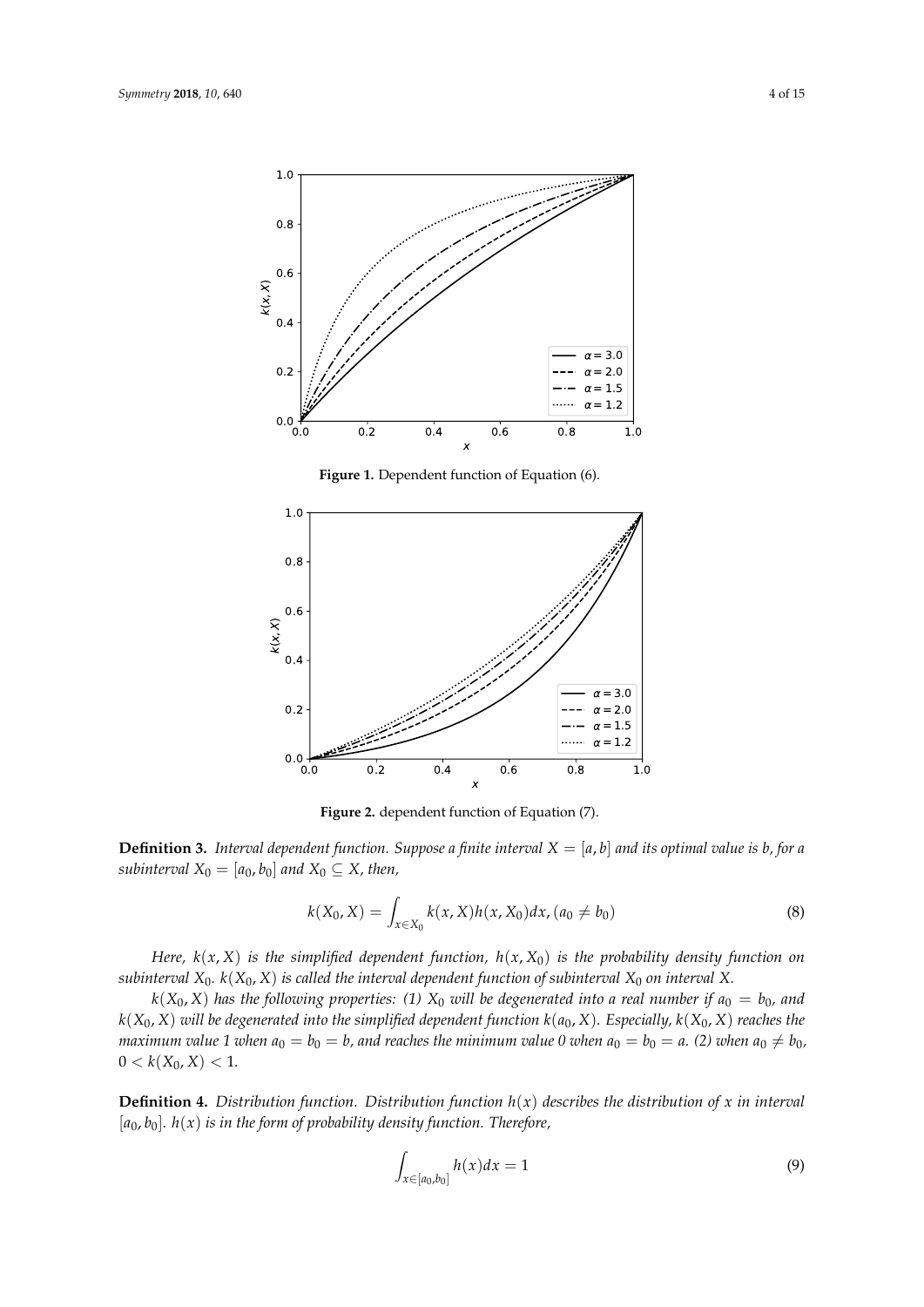Figure [3](#page-4-0) gives some commonly used probability density function expressions, such as uniform Figure 3 gives some commonly-used probability density function expressions, such as uniform distribution, triangular distribution, trapezoid distribution, and normal distribution. Among these, distribution, triangular distribution, trapezoid distribution, normal distribution. Among those, (*a*) Figure [3a](#page-4-0) indicates that every value in the interval occurred at an equal probability. Figure [3b](#page-4-0)–d indicate that the probability of occurrence of the middle value in the interval is the maximum. Figure [3e](#page-4-0), f, respectively, indicate that the probabilities of all values in the interval are linearly increasing or decreasing. The forms of the distribution functions are various and can be fixed according to different actual application situations. It cannot only be used to describe the distribution of the values in the interval, but also to examine the stability of the interval dependent degree. stability of interval dependent degree.

<span id="page-4-0"></span>

Figure 3. Distribution function.

**Property 1.** When the probability density function  $h(x, X_0)$  follows uniform distribution as Fi[gur](#page-4-0)e 3a, then,

$$
k(X_0, X) = \int_{a_0}^{b_0} k(x, X)h(x, X_0)dx
$$
  
= 
$$
\int_{a_0}^{b_0} k(x, X) \frac{1}{b_0 - a_0} dx
$$
  
= 
$$
\frac{1}{b_0 - a_0} \int_{a_0}^{b_0} k(x, X) dx
$$
 (10)

**Property 2.** *When the probability density function h*(*x*, *X*0) *follows triangular distribution as Figure 3(b),* **Property 2.** When the probability density function  $h(x, X_0)$  follows triangular distribution as Figure [3b](#page-4-0), then,

$$
k(X_0, X) = \int_{a_0}^{a_0 + b_0} k(x, X)h(x, X_0)dx + \int_{a_0 + b_0}^{b_0 + b_0} k(x, X)h(x, X_0)dx
$$
  
= 
$$
\frac{2}{b_0 - a_0} \left[ \int_{a_0}^{a_0 + b_0} \frac{x - a_0}{2} dx + \int_{a_0 + b_0}^{b_0 + b_0} k(x, X) \frac{x - b_0}{a_0 + b_0} dx \right]
$$
(11)  
= 
$$
\frac{4}{(b_0 - a_0)^2} \left[ \int_{a_0}^{a_0 + b_0} \frac{x - a_0}{2} dx + \int_{a_0 + b_0}^{b_0 + b_0} k(x, X) \frac{x - b_0}{2} dx \right]
$$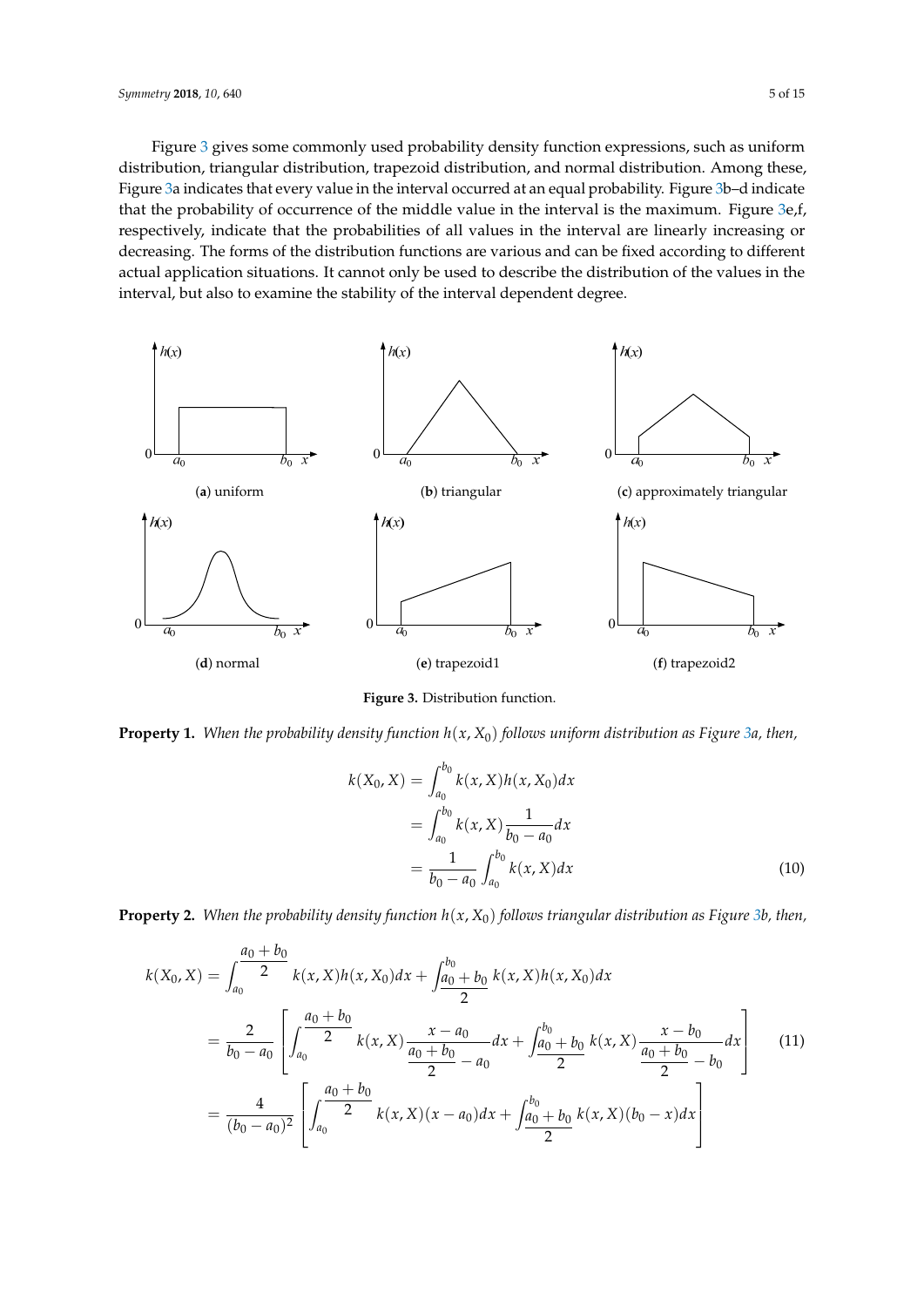**Property 3.** *When the probability density function h*(*x*, *X*0) *follows approximately triangular distribution as Figure [3c](#page-4-0), then,*

$$
k(X_0, X) = \int_{a_0}^{\frac{a_0+b_0}{2}} k(x, X)h(x, X_0)dx + \int_{a_0+b_0}^{b_0} k(x, X)h(x, X_0)dx
$$
  
= 
$$
\int_{a_0}^{\frac{a_0+b_0}{2}} k(x, X) \frac{2b_0 + 4x - 6a_0}{3(b_0 - a_0)^2} dx + \int_{\frac{a_0+b_0}{2}}^{b_0} k(x, X) \frac{6b_0 - 4x - 2a_0}{3(b_0 - a_0)^2} dx
$$
  
= 
$$
\frac{2}{3(b_0 - a_0)^2} \left[ \int_{a_0}^{\frac{a_0+b_0}{2}} k(x, X)(b_0 + 2x - 3a_0) dx + \int_{\frac{a_0+b_0}{2}}^{b_0} k(x, X)(3b_0 - 2x - a_0) dx \right]
$$
 (12)

**Property 4.** *When the probability density function h*(*x*, *X*0) *follows normal distribution as Figure [3d](#page-4-0), then,*

$$
k(X_0, X) = \int_{a_0}^{b_0} k(x, X) h(x, X_0) dx
$$
  
= 
$$
\frac{1}{\sqrt{2\pi}\sigma} \int_{a_0}^{b_0} k(x, X) e^{-\frac{(x - \mu)^2}{2\sigma^2}} dx \quad (\mu = \frac{a_0 + b_0}{2}, \sigma = \frac{|a_0 - b_0|}{6})
$$
 (13)

**Property 5.** When the probability density function  $h(x, X_0)$  follows normal distribution as Figure [3e](#page-4-0), then,

$$
k(X_0, X) = \int_{a_0}^{b_0} k(x, X)h(x, X_0)dx
$$
  
= 
$$
\int_{a_0}^{b_0} k(x, X) \left( \frac{x - a_0}{b_0 - a_0} \frac{2}{3(b_0 - a_0)} + \frac{2}{3(b_0 - a_0)} \right) dx
$$
  
= 
$$
\frac{2}{3(b_0 - a_0)^2} \int_{a_0}^{b_0} k(x, X)(x + b_0 - 2a_0) dx
$$
 (14)

# <span id="page-5-0"></span>**3. Interval Transformation Operator and Interval Dependent Function of SNS**

#### *3.1. NSs and SNSs*

**Definition 5** ([\[25\]](#page-13-16))**.** *Let X be a space of points (objects), with a generic element in X, denoted by x. An NS A in X* is characterized by a truth-membership function  $T_A(x)$ , an indeterminacy membership function  $I_A(x)$  and a falsity-membership function  $F_A(x)$ .  $T_A(x)$ ,  $I_A(x)$ , and  $F_A(x)$  are standard or non-standard subsets of  $]0^-,1^+[$ that is,  $T_A(x): X \to ]0^-, 1^+, I_A(x): X \to ]0^-, 1^+]$  and  $F_A(x): X \to ]0^-, 1^+]$ . There is no restriction on the  $\sup T_A(x)$ ,  $I_A(x)$ , and  $F_A(x)$ , therefore  $0^- \leq \sup T_A(x) + \sup I_A(x) + \sup F_A(x) \leq 3^+$ .

**Definition 6** ([\[25\]](#page-13-16)). An NS A is contained in another NS B, denoted by  $A \subseteq B$ , if and only if  $inf T_A(x) \le$  $inf T_B(x)$ ,  $sup T_A(x) \leq sup T_B(x)$ ,  $inf I_A(x) \geq inf I_B(x)$ ,  $sup I_A(x) \geq sup I_B(x)$ ,  $inf F_A(x) \geq inf F_B(x)$ , *and*  $supF_A(x) \geq supF_B(x)$  *for*  $x \in X$ . Since it is difficult to apply NSs to practical problems, Ye (2014a) *reduced NSs of non-standard intervals into SNSs of standard intervals that would preserve the operations of NSs.*

**Definition 7** ([\[42\]](#page-13-12))**.** *Let X be a space of points (objects), with a generic element in X, denoted by x. An NS A* in *X* is characterised by  $T_A(x)$ ,  $I_A(x)$ , and  $F_A(x)$ , which are subintervals/subsets in the standard interval [0,1], that is,  $T_A(x): X \to [0,1]$ ,  $I_A(x): X \to [0,1]$  and  $F_A(x): X \to [0,1]$ . Then, a simplification of A *is denoted by*  $A = \{ \langle x, T_A(x), I_A(x), F_A(x) \rangle | x \in X \}$ , which is called an SNS. In particular, if X has *only one element,*  $A = \langle T_A(x), I_A(x), F_A(x) \rangle$  *is called an SNN. For convenience, a SNN is denoted by*  $A = \langle T_A, I_A, F_A \rangle$ . Clearly, SNSs are a subclass of NSs.

**Definition 8** ([\[42\]](#page-13-12)). *An SNS A is contained in another SNS B, denoted by*  $A \subseteq B$ *, if and only if*  $T_A(x) \leq$  $T_B(x)$ ,  $I_A(x) \geq I_B(x)$ , and  $F_A(x) \geq F_B(x)$  for any  $x \in X$ .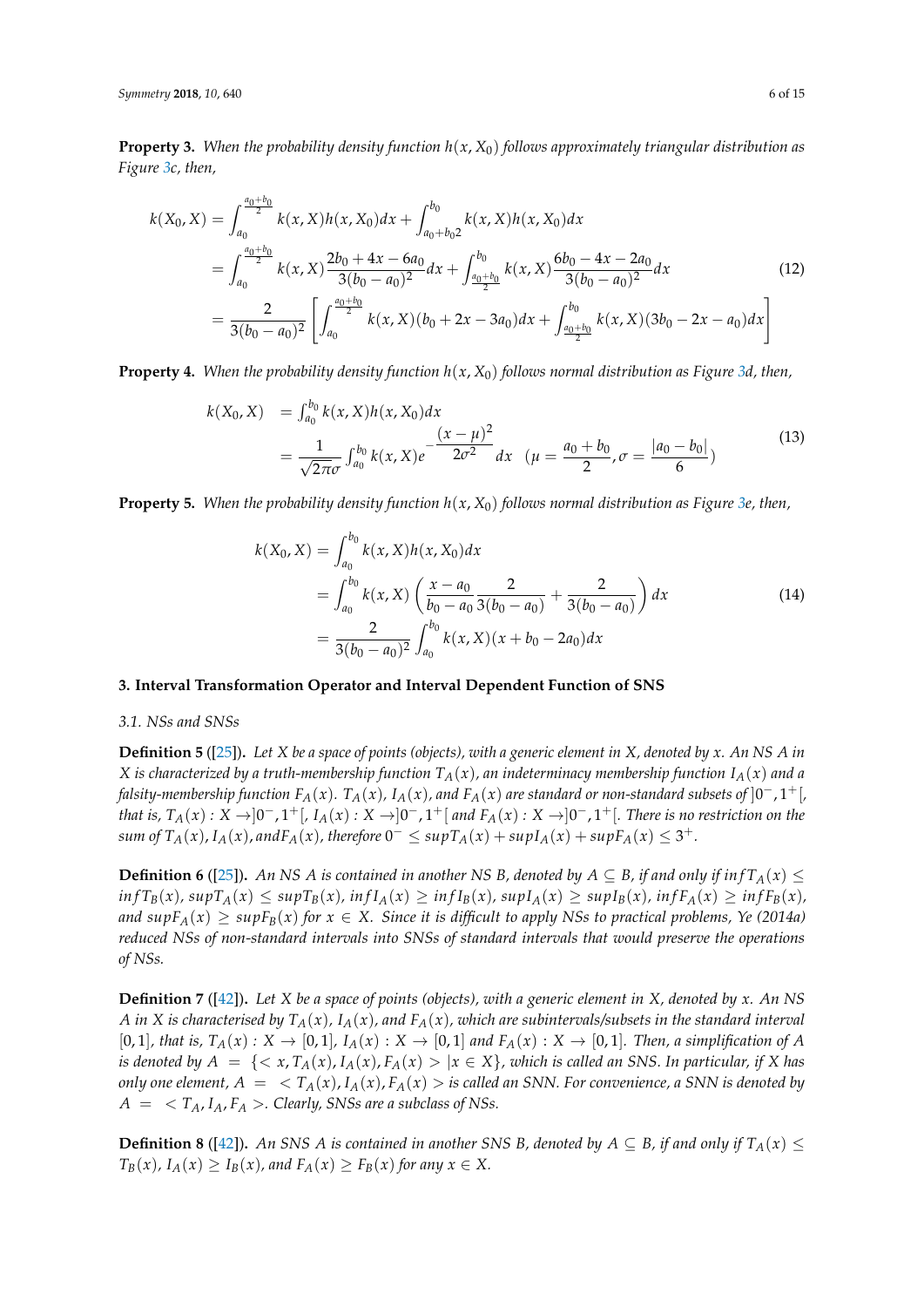<span id="page-6-0"></span>**Definition 9** ([\[42\]](#page-13-12))**.** *The complement of an SNS A is denoted by A<sup>C</sup> and is defined as*

$$
A^{C} = \{ \langle x, F_{A}(x), 1 - I_{A}(x), T_{A}(x) \rangle | x \in X \}
$$
\n(15)

#### *3.2. Interval Transformation Operator of SNNs*

<span id="page-6-1"></span>**Definition 10.** *Interval transformation operator Z. For an SNN A* = < *TA*, *IA*, *F<sup>A</sup>* >*, there is an operator that makes*  $Z(A) = \{X_0, X\}$ , here  $X_0 =$  $\int$   $T_A$  $\frac{T_A}{T_A + I_A + F_A}$ ,  $\frac{T_A + I_A}{T_A + I_A + I_A}$  $T_A + I_A + F_A$ 1 *, X* = [0, 1] *is the standard interval. Then Z is called interval transformation operator of SNN A.*

The meaning of the operator *Z* is briefly explained here. From definition 6, there is  $T_A$ ,  $I_A$ ,  $F_A \in$ [0, 1] holds. So divided by  $T_A + I_A + F_A$ , SNN *A* will be mapped into the standard interval [0, 1].  $X_0$  is the range of truth-membership values of *A* actually.  $\frac{T_A}{T_A+T_A}$  $T_A + I_A + F_A$ and  $\frac{T_A + I_A}{T_A + I_A}$  $T_A + I_A + F_A$  are lower bound and upper bound of truth-membership values of *A*, respectively. *X* = [0, 1] is the maximum range of truth-membership values and its optimal value is 1 obviously. Although  $X_0$  only represents the range of truth-membership values, it must be decided by *TA*, *I<sup>A</sup>* and *F<sup>A</sup>* together.

**Example 1.** *Assume three SNNs*  $A = \langle 0.5, 0.2, 0.2 \rangle$ ,  $B = \langle 0.5, 0.3, 0.2 \rangle$ , and  $C = \langle 0.5, 0.3, 0.3 \rangle$ . *The following transformation results can be obtained utilizing the operator Z:*

$$
Z(A) = \{X_0 = [0.556, 0.778], X = [0, 1]\}
$$
  
\n
$$
Z(B) = \{X_0 = [0.5, 0.8], X = [0, 1]\}
$$
  
\n
$$
Z(C) = \{X_0 = [0.455, 0.727], X = [0, 1]\}
$$

*3.3. Interval Dependent Function of SNNs*

For a SNN  $A = \langle T_A, I_A, F_A \rangle$ , by transformation operator *Z*, the subinterval  $X_0 = \begin{bmatrix} T_A & T_A + I_A \end{bmatrix}$  and the standard interval  $X = \begin{bmatrix} 0 & 1 \end{bmatrix}$  are obtained. Then according to  $\frac{T_A}{T_A + I_A + F_A}$ ,  $\frac{T_A + I_A}{T_A + I_A + I_A}$  $T_A + I_A + F_A$ 1 and the standard interval  $X = [0,1]$  are obtained. Then, according to Equation (8), the interval dependent degree of SNN *A* is:

$$
k(A) = k(X_0, X) = \int_{x \in X_0} k(x, X)h(x, X_0)dx, (I_A \neq 0)
$$
\n(16)

Here,  $k(x, X)$  is the simplified dependent function,  $h(x, X_0)$  is the distribution function on subinterval *X*0. *k*(*A*) is called the interval dependent function of SNN *A* on the standard interval *X*.

 $k(A)$  has the following properties: (1)  $X_0$  will be degenerated into a real number if  $I_A = 0$ , and  $k(A)$  will be degenerated into the simplified dependent function  $k(\frac{T_A}{T_A+I_A})$  $\frac{A}{T_A + I_A + F_A}$ , *X*). Especially,  $k(X_0, X)$  reaches the maximum value 1 when  $I_A = F_A = 0$ , and reaches the minimum value 0 when  $I_A = T_A = 0$ . (2) When  $I_A \neq 0$ ,  $0 < k(A) < 1$ 

The proposed interval dependent function of SNN has the following meanings: Firstly, the proposed function represents a new way of thinking and framework without the need of deriving from fuzzy sets operations. Secondly, the proposed function integrates the distribution function and simplified dependent function into a formula, and so is more concise and intuitive and has higher computation integration. Thirdly, the proposed function can describe the distribution information by defining the inherent distribution function and describe the SNN better. Fourthly, by defining various distribution functions which reflect decision makers' preferences, the proposed model can analyze the uncertainty and sensibility of decision results.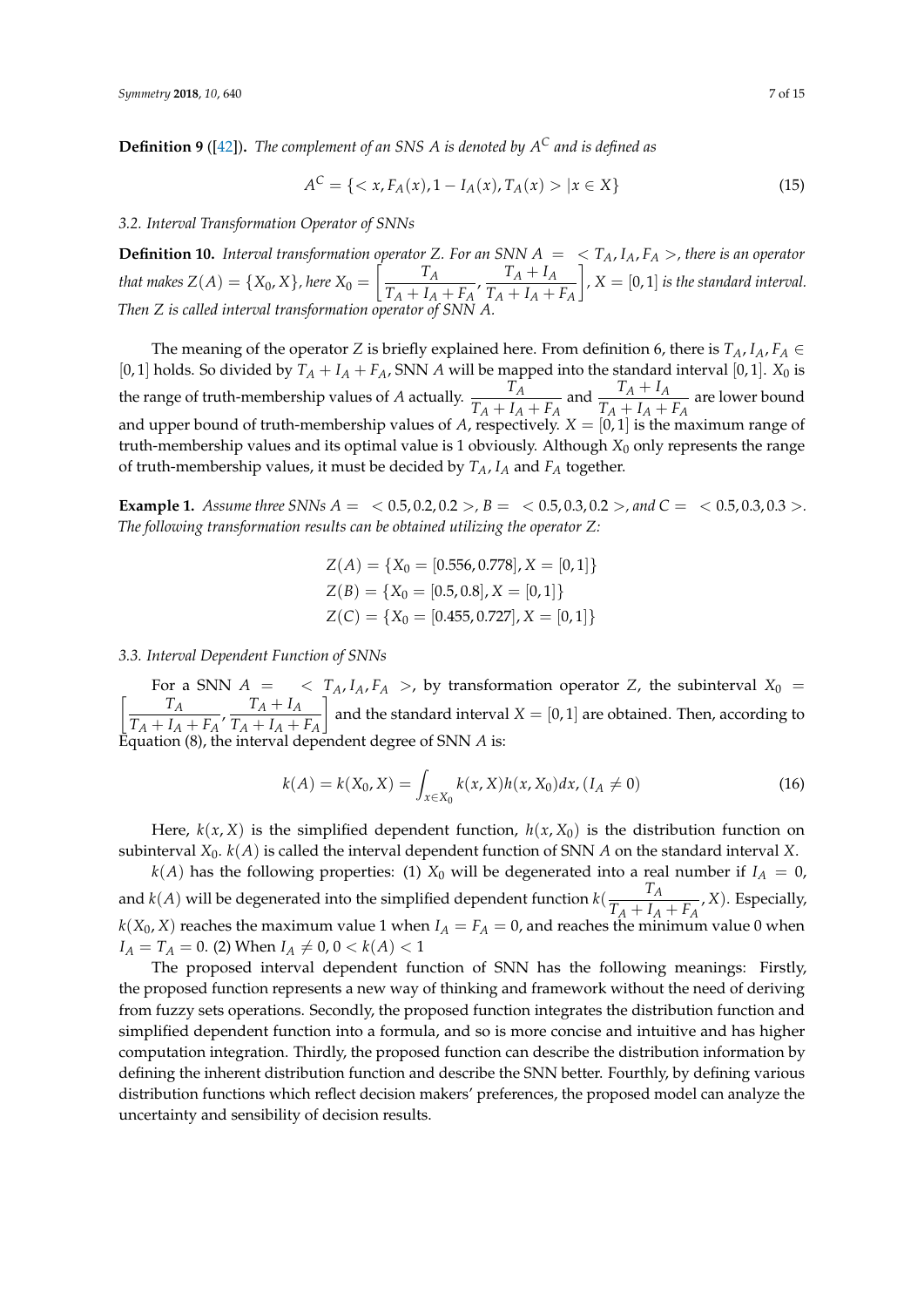# <span id="page-7-0"></span>**4. The MCGDM Method Based on the Interval Dependent Degrees of SNNs**

Suppose that there are *m* alternatives  $A = \{a_1, a_2, ..., a_m\}$  and *n* criteria  $C = \{c_1, c_2, ..., c_n\}$ , and the weight vector of criteria is  $w = (w_1, w_2, ..., w_n)$ , where  $w_j \ge 0$   $(j = 1, 2, ..., n)$ ,  $\sum_{j=1}^{n} w_j = 1$ . there are *l* decision-makers  $D = \{d_1, d_2, ..., d_l\}$  with its weight vector  $\lambda = (\lambda_1, \lambda_2, ..., \lambda_l)$ . Let  $R = (r_{ij}^k)_{m \times n}$ be the decision matrix, where the value of a criterion denoted by SNNs  $r_{ij}^k$  =  $\langle T_{r_{ij}^k}, T_{r_{ij}^k}, F_{r_{ij}^k}, \rangle$ where  $T_{r_{ij}^k}$  indicates the truth-membership function that the alternative  $a_i$  satisfies the criterion  $c_j$  for the *k*th decision-maker, *I*<sub>*r*<sup>*k*</sup></sup><sub>*ij*</sub></sub> represents the determinacy membership function that the alternative *a*<sub>*i*</sub> satisfies the criterion  $c_j$  for the *k*th decision-maker, and  $F_{r_{ij}^k}$  is the falsity-membership function that the alternative  $a_i$  satisfies the criterion  $c_j$  for the *k*th decision-maker. The proposed method uses the interval transformation operator and interval dependent degree of SNNs to solve the MCGDM problem mentioned above. A procedure for sorting and choosing the most desirable alternative(s) is provided in the following steps.

**Step 1.** Normalize the decision matrix. Generally, there are two kinds criteria including maximizing criteria and minimizing criteria in MCDM problems. For the maximizing criteria, it remains unchanged. For the minimizing criteria, it can be transformed into maximizing criteria by taking its complement as  $r_{ij}^k = (r_{ij}^k)^C \; = \; ,  $1-I_{r_{ij}^k}$ ,  $T_{r_{ij}^k} >$  in Definition [9.](#page-6-0)$ 

**Step 2.** Interval transformation. Performing interval transformation operator  $Z(r_{ij}^k)$  to SNN  $r_{ij}^k$ according Definition [10.](#page-6-1) Then, the corresponding subinterval is obtained as

$$
X_{0}^{r_{ij}^k} = \left[ \frac{T_{r_{ij}^k}}{T_{r_{ij}^k} + I_{r_{ij}^k} + F_{r_{ij}^k}} , \frac{T_{r_{ij}^k} + I_{r_{ij}^k}}{T_{r_{ij}^k} + I_{r_{ij}^k} + F_{r_{ij}^k}} \right]
$$
(17)

**Step 3.** Select the simplified dependent function and distribution function. According to the preference of decision makers and the actual requirements, the forms of dependent function Definition [2](#page-2-1) and distribution function as in Definition [4](#page-3-2) should be decided.

**Step 4.** Calculate the interval dependent degree of each SNN of the decision matrix. According to Equation (16), the dependent degree of SNN  $r_{ij}^k$  as

$$
k(r_{ij}^k) = k(X_0^{r_{ij}^k}, X) = \int_{x \in X_0^{r_{ij}^k}} k(x, X)h(x, X_0^{r_{ij}^k}) dx
$$
\n(18)

Here,  $X_0^{r_{ij}^k}$  is obtained in step 2, *X* is the standard interval  $[0,1]$ ,  $k(*)$  function and  $h(*)$  function are decided in step 3.

**Step 5.** Calculate the comprehensive dependent degree of each alternative. The comprehensive dependent degree of each alternative *a<sup>i</sup>* is obtained as

<span id="page-7-2"></span>
$$
K(a_i) = \sum_{k=1}^{l} \left( \lambda_k \sum_{j=1}^{n} \omega_j k(r_{ij}^k) \right)
$$
 (19)

Then, the sorting result is achieved by comparing those comprehensive dependent degrees of all the alternatives.

**Step 6.** Stability analysis. By selecting different distribution functions in Definition [4,](#page-3-2) the stability analysis is performed to the decision results. It can be seen whether the sorting result will change under different distributions of truth-membership values.

#### <span id="page-7-1"></span>**5. An Illustrative Example**

In this section, an example of MCGDM problems is provided to illustrate the feasibility, reliability, and effectiveness of the proposed method.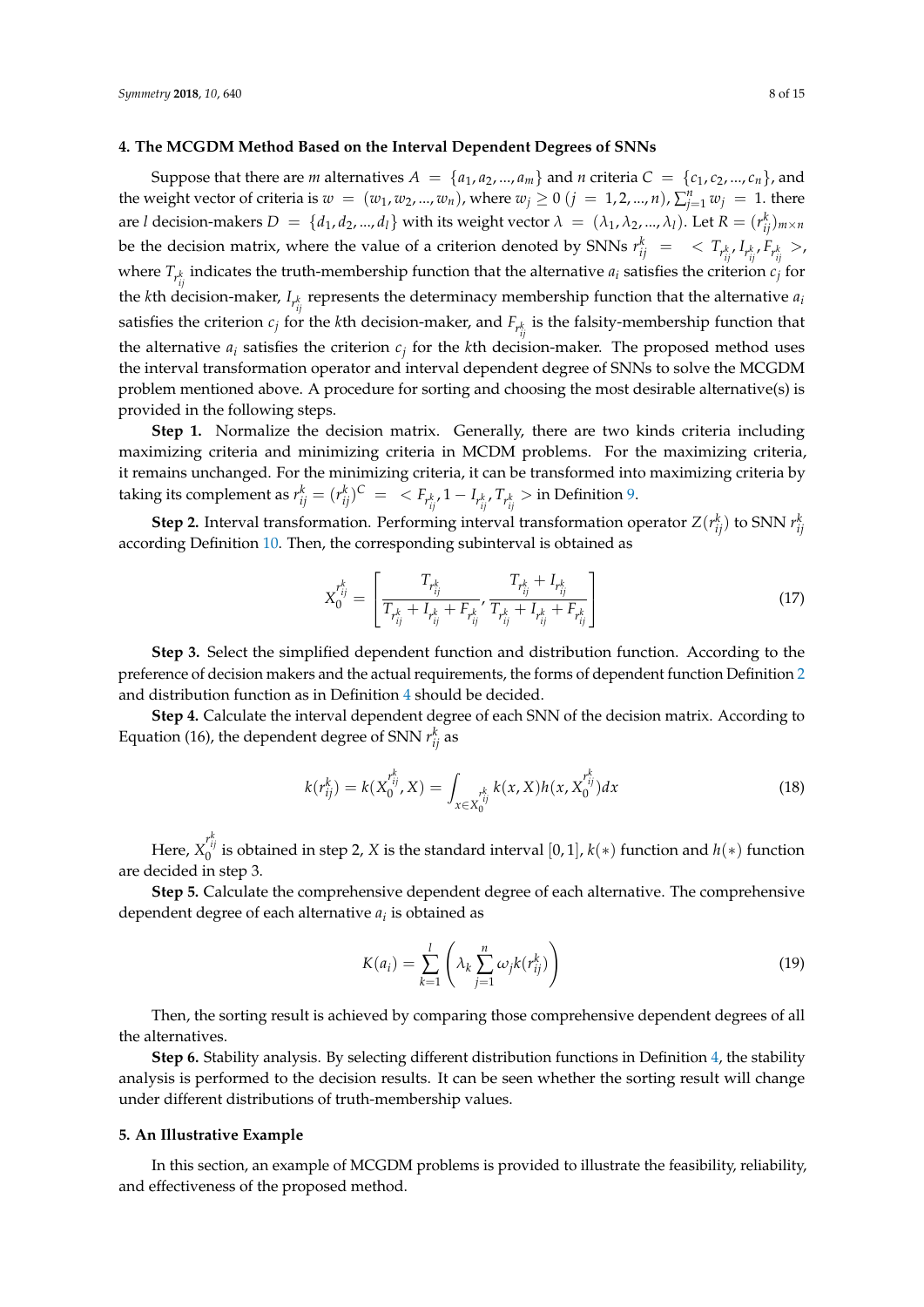Consider a MCGDM problem adapted from Reference [\[47\]](#page-14-1). There is a company which wants to choose a suitable supplier as its long-term partner. The expert set  $D = \{d_1, d_2, d_3\}$  is composed of three experts with their weight vector being  $\lambda = (0.4, 0.3, 0.3)$ . There are four suppliers comprising set  $S = \{s_1, s_2, s_3, s_4\}$ . Each supplier has been evaluated on four criteria denoted by supplier set  $C = \{c_1, c_2, c_3, c_4\}$  that includes product quality  $c_1$ , production capacity  $c_2$ , after-sales service  $c_3$ , and management ability  $c_4$ . The weight vector of the criteria is given as  $w = (0.27, 0.27, 0.27, 0.19)$ . For each expert, the four possible alternatives are evaluated under all the criteria. The evaluation values are in the form of SNNs  $r_{ij}^k(i=1,2,3,4; j=1,2,3,4; k=1,2,3)$ , as shown in the following Tables [1–](#page-8-0)[3:](#page-8-1)

<span id="page-8-0"></span>

| $c_{1}$                                                                                               | $\mathcal{C}$ | $c_3$ | $c_{4}$ |
|-------------------------------------------------------------------------------------------------------|---------------|-------|---------|
| $s_1 \leq 0.65, 0.10, 0.25 > \leq 0.50, 0.18, 0.32 > \leq 0.68, 0.12, 0.20 > \leq 0.50, 0.10, 0.25 >$ |               |       |         |
| $s_2 \leq 0.83, 0.12, 0.05 > \leq 0.65, 0.15, 0.20 > \leq 0.50, 0.10, 0.40 > \leq 0.67, 0.18, 0.15 >$ |               |       |         |
| $s_3 \leq 0.67, 0.13, 0.20 > \leq 0.50, 0.15, 0.35 > \leq 0.68, 0.12, 0.20 > \leq 0.50, 0.20, 0.30 >$ |               |       |         |
| $s_4 \leq 0.66, 0.14, 0.20 > \leq 0.50, 0.16, 0.34 > \leq 0.70, 0.10, 0.20 > \leq 0.50, 0.15, 0.35 >$ |               |       |         |

**Table 1.** Evaluation data of expert  $d_1$ .

|                | $c_{1}$              | $c_2$                                                                                                 | $c_3$ | $c_{4}$ |
|----------------|----------------------|-------------------------------------------------------------------------------------------------------|-------|---------|
| S <sub>1</sub> |                      | $< 0.90, 0.02, 0.08 > 0.10, 0.10, 0.80 > 0.15, 0.15, 0.70 > 0.10, 0.05, 0.85 >$                       |       |         |
| S <sub>2</sub> | < 0.75, 0.15, 0.10 > | $< 0.85, 0.05, 0.10 > < 0.50, 0.10, 0.40 > < 0.68, 0.10, 0.22 >$                                      |       |         |
| $S_3$          |                      | $< 0.50, 0.05, 0.45 > 0.40, 0.15, 0.45 > 0.68, 0.12, 0.20 > 0.15, 0.05, 0.80 >$                       |       |         |
|                |                      | $s_4 \leq 0.50, 0.10, 0.40 > \leq 0.50, 0.10, 0.40 > \leq 0.60, 0.10, 0.30 > \leq 0.50, 0.05, 0.45 >$ |       |         |

Table 2. Evaluation data of expert  $d_2$ .

**Table 3.** Evaluation data of expert  $d_3$ .

<span id="page-8-1"></span>

|         | $c_{1}$                                               | $\mathcal{C}$                               | $c_3$                                                                                                 | $c_4$ |
|---------|-------------------------------------------------------|---------------------------------------------|-------------------------------------------------------------------------------------------------------|-------|
|         |                                                       | $< 0.65, 0.15, 0.20 > < 0.30, 0.10, 0.60 >$ | $< 0.65, 0.20, 0.15 > < 0.50, 0.10, 0.40 >$                                                           |       |
| $S_{2}$ |                                                       |                                             | $< 0.85, 0.05, 0.10 > 0.85, 0.05, 0.10 > 0.34, 0.16, 0.50 > 0.60, 0.10, 0.30 >$                       |       |
|         | $s_3 \leq 0.61, 0.18, 0.21 > \leq 0.67, 0.13, 0.20 >$ |                                             | $< 0.68, 0.22, 0.10 > < 0.30, 0.10, 0.60 >$                                                           |       |
|         |                                                       |                                             | $s_4 \leq 0.62, 0.28, 0.10 > \leq 0.68, 0.22, 0.10 > \leq 0.68, 0.12, 0.20 > \leq 0.50, 0.10, 0.40 >$ |       |

#### *5.1. The Decision Making Procedure*

In this case, some main parameter values of the proposed method are explained here. For comparison, two simplified dependent functions, which include linear function Equation (5) and nonlinear function Equation (6) with parameter *α* initialized to 2.0, are adopted. At this point, the function Equation (6) shows a moderate curve. At the beginning, the distribution function uses triangular distribution as in Figure [3b](#page-4-0). For the final stability test and uncertainty test, the parameter *α* and distribution function will change.

**Step 1.** Normalize the decision matrix. Because all the criteria are maximizing criteria, all the SNNs should remain unchanged.

<span id="page-8-2"></span>**Step 2.** Interval transformation. By interval transformation operator *Z*, the corresponding subinterval is obtained as  $X_0^{r^1_{ij}}$ ,  $X_0^{r^2_{ij}}$ , and  $X_0^{r^3_{ij}}$  in Tables [4–](#page-8-2)[6.](#page-9-0)

**Table 4.** The corresponding subintervals of simplified neutrosophic numbers (SNNs) of *d*<sup>1</sup> .

|                                          | $c_{1}$        | $c_2$          | $c_3$          | $c_4$          |
|------------------------------------------|----------------|----------------|----------------|----------------|
| $X_{0}^{r_{1j}^{1}}$                     | [0.650, 0.750] | [0.500, 0.680] | [0.680, 0.800] | [0.588, 0.706] |
| $X_{0}^{r_{2j}^1}$<br>$X_{0}^{r_{3j}^1}$ | [0.830, 0.950] | [0.650, 0.800] | [0.500, 0.600] | [0.670, 0.850] |
|                                          | [0.670, 0.800] | [0.500, 0.650] | [0.680, 0.800] | [0.500, 0.700] |
| $X_0^{r_{4j}^1}$                         | [0.660, 0.800] | [0.500, 0.660] | [0.700, 0.800] | [0.500, 0.650] |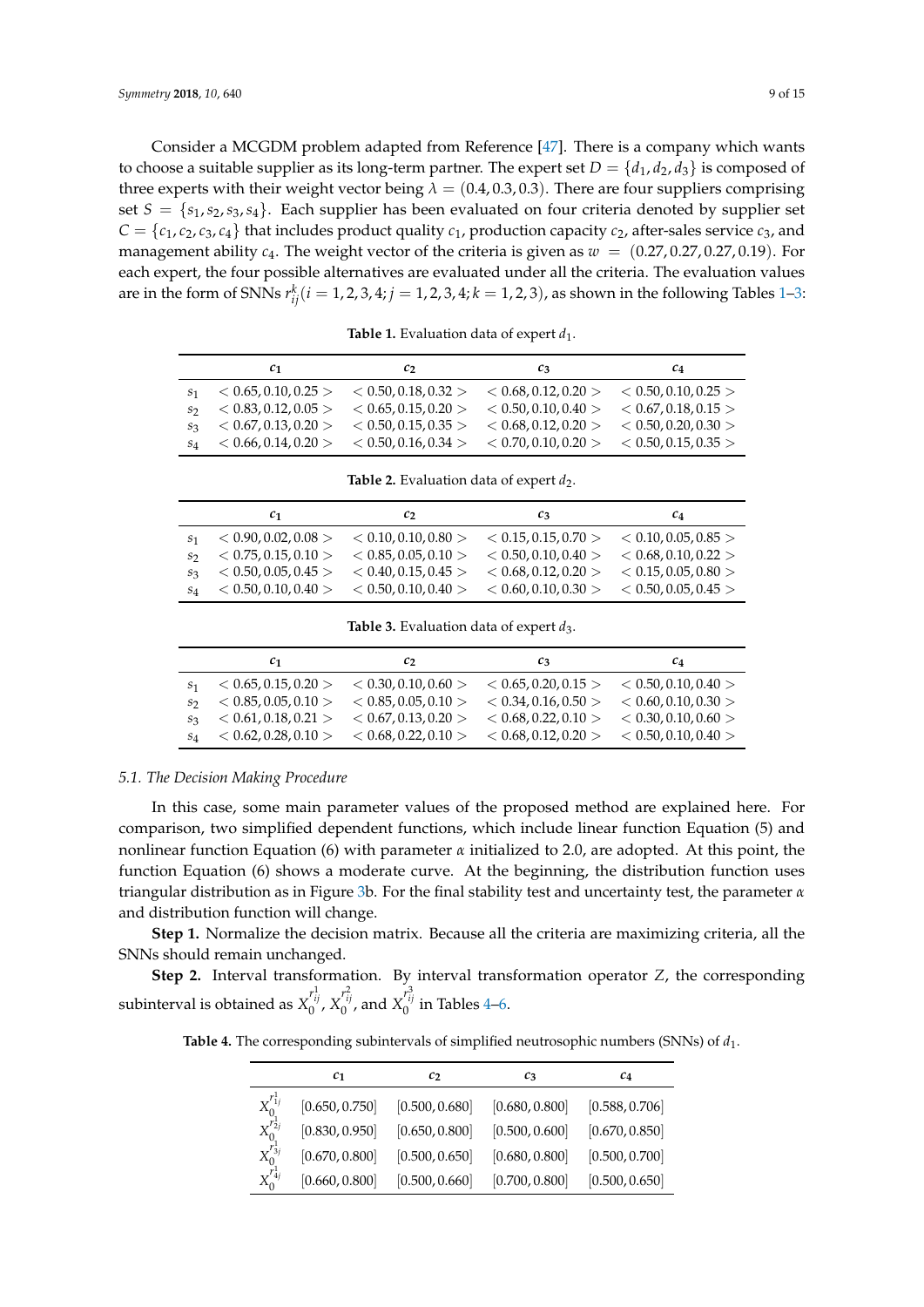|                                                          | $c_{1}$        | c <sub>2</sub> | $c_3$          | $c_4$          |
|----------------------------------------------------------|----------------|----------------|----------------|----------------|
| $X^{r^2_{1j}}_{0} \ X^{r^2_{2j}}_{0} \ X^{r^2_{3j}}_{0}$ | [0.900, 0.920] | [0.100, 0.200] | [0.150, 0.300] | [0.100, 0.150] |
|                                                          | [0.750, 0.900] | [0.850, 0.900] | [0.500, 0.600] | [0.680, 0.780] |
|                                                          | [0.500, 0.550] | [0.400, 0.550] | [0.680, 0.800] | [0.150, 0.200] |
| $X_0^{\tilde{r}_{4j}^2}$                                 | [0.500, 0.600] | [0.500, 0.600] | [0.600, 0.700] | [0.500, 0.550] |

Table 5. The corresponding subintervals of SNNs of  $d_2$ .

**Table 6.** The corresponding subintervals of SNNs of *d*3.

<span id="page-9-0"></span>

|                                                                  | $c_{1}$        | c <sub>2</sub> | $c_3$          | $c_4$          |
|------------------------------------------------------------------|----------------|----------------|----------------|----------------|
| $X_0^{r^3_{1j}}\ X_0^{r^3_{2j}}\ X_0^{r^3_{3j}}\ X_0^{r^3_{4j}}$ | [0.650, 0.800] | [0.300, 0.400] | [0.650, 0.850] | [0.500, 0.600] |
|                                                                  | [0.850, 0.900] | [0.850, 0.900] | [0.340, 0.500] | [0.600, 0.700] |
|                                                                  | [0.610, 0.790] | [0.670, 0.800] | [0.680, 0.900] | [0.300, 0.400] |
|                                                                  | [0.620, 0.900] | [0.680, 0.900] | [0.680, 0.800] | [0.500, 0.600] |

**Step 3.** Select the simplified dependent function and distribution function. To facilitate a clearer comparison, a linear simplified dependent function as in Equation (5) and a nonlinear simplified dependent function as in Equation (6) (*α* = 2.0) are selected. In addition, triangular distribution as in Figure [3b](#page-4-0) is used as the distribution function.

**Step 4.** Calculate interval dependent degree of each SNN of the decision matrix. According to Equation (18), the dependent degrees  $k(r_{ij}^k)$  of SNNs are obtained as in Tables [7](#page-9-1) and [8,](#page-9-2) in which Table 7 shows the dependent degrees with linear simplified dependent function as in Equation (5), and Table [8](#page-9-2) shows those with nonlinear simplified dependent function as in Equation (6).

<span id="page-9-1"></span>**Expert** *d***1** *d***2** *d***3**  $k(r_{1j}^k)$ ) 0.7000, 0.5900, 0.7400, 0.6471 0.9100, 0.1500, 0.2250, 0.1250 0.7250, 0.3500, 0.7500, 0.5500 *k*(*r k* 2*j* ) 0.8900, 0.7250, 0.5500, 0.7600 0.8250, 0.8750, 0.5500, 0.7300 0.8750, 0.8750, 0.4200, 0.6500  $k(r_{3j}^k)$ 0.7350, 0.5750, 0.7400, 0.6000 0.5250, 0.4750, 0.7400, 0.1750 0.7000, 0.7350, 0.7900, 0.3500  $k(r_{4j}^k)$ ) 0.7300, 0.5800, 0.7500, 0.5750 0.5500, 0.5500, 0.6500, 0.5250 0.7600, 0.7900, 0.7400, 0.5500

**Table 7.** Dependent degree with linear function of SNNs.

**Table 8.** Dependent degree with nonlinear function of SNNs.

<span id="page-9-2"></span>

|                                                                        | Expert                         |                                |                                |  |  |  |  |
|------------------------------------------------------------------------|--------------------------------|--------------------------------|--------------------------------|--|--|--|--|
|                                                                        | a1                             | $d_2$                          | $a_3$                          |  |  |  |  |
| $\begin{array}{c} k(r_{1j}^k)\\ k(r_{2j}^k)\\ k(r_{3j}^k) \end{array}$ | 0.8234, 0.7415, 0.8503, 0.7855 | 0.9529, 0.2603, 0.3663, 0.2221 | 0.8402, 0.5182, 0.8565, 0.7095 |  |  |  |  |
|                                                                        | 0.9416, 0.8402, 0.7095, 0.8631 | 0.9038, 0.9333, 0.7095, 0.8438 | 0.9333, 0.9333, 0.5908, 0.7877 |  |  |  |  |
|                                                                        | 0.8470, 0.7297, 0.8503, 0.7492 | 0.6885, 0.6435, 0.8503, 0.2977 | 0.8230, 0.8470, 0.8820, 0.5182 |  |  |  |  |
| $k(r_{4j}^k)$                                                          | 0.8436, 0.7336, 0.8570, 0.7297 | 0.7095, 0.7095, 0.7877, 0.6885 | 0.8624, 0.8820, 0.8503, 0.7095 |  |  |  |  |

**Step 5.** Calculate the comprehensive dependent degree of each alternative. According to Equation [\(19\)](#page-7-2), experts weight vector  $\lambda$  and criteria weight vector *w*, there are comprehensive dependent degree  $K(a_i)$  of each alternative  $a_i$  as in Table [9.](#page-10-0) Table [9](#page-10-0) shows the values of  $K(a_i)$  under different simplified dependent functions which include linear function and nonlinear functions with  $\alpha = 3.0$ ,  $\alpha = 2.0$ ,  $\alpha = 1.5$ , and  $\alpha = 1.2$ . As we can see, although the dependent degrees under different dependent functions are different from each other, the sorting result remains unchanged. In fact, the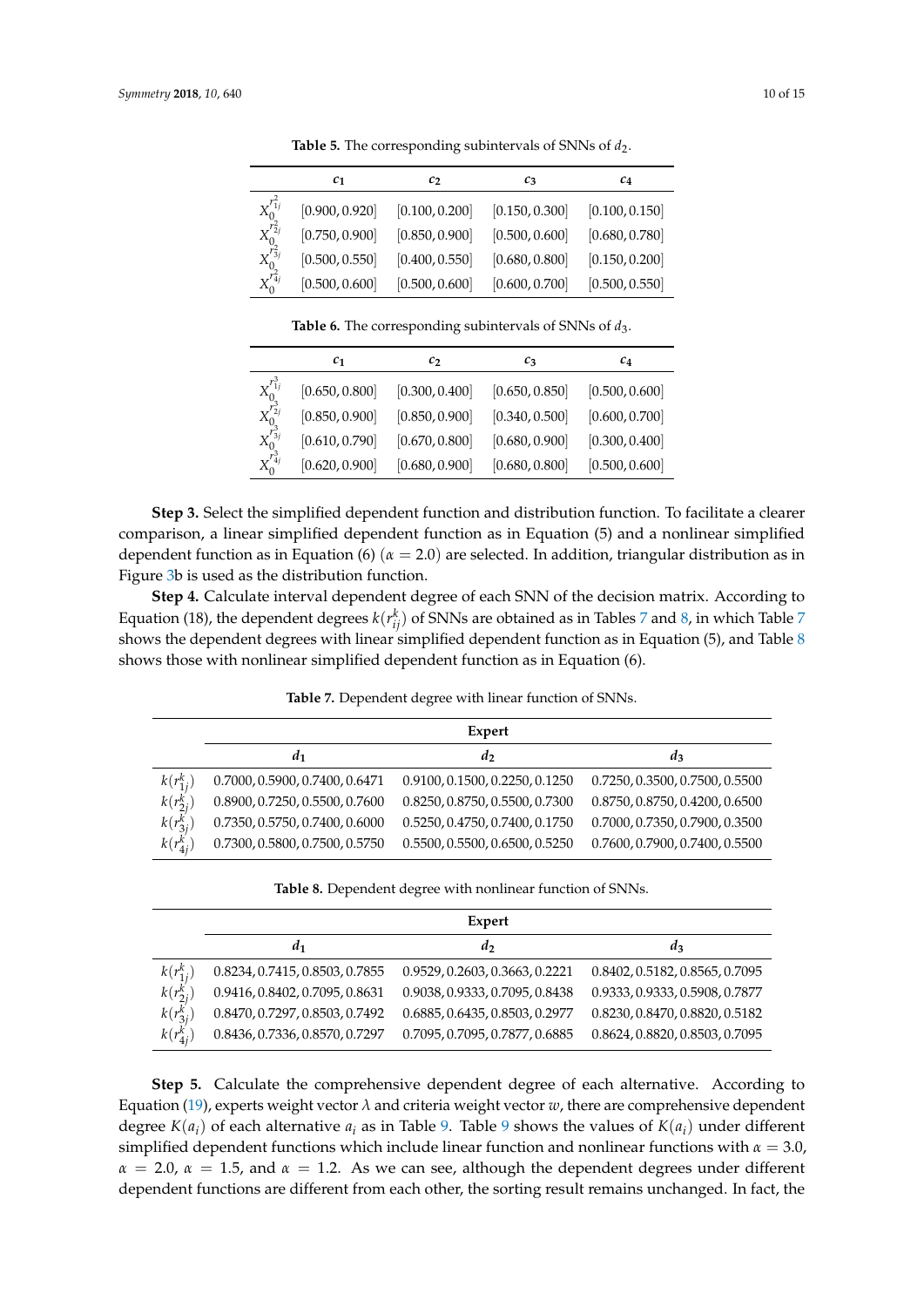simplified dependent function can reflect the psychology status of decision makers. For example, Equation (6) describes risk aversion psychology, which means the curve slope will change with different evaluation values. The smaller the parameter *α*, the greater the extent of regret evasion from decision makers. Nevertheless, the result shows that it is not influenced by the risk aversion psychology changing in the decision makers. So it exhibits high stability.

<span id="page-10-0"></span>

|                                      | $S_{1}$ | S2     | $S_3$  | $S_{4}$ | <b>Sorting Result</b>               |
|--------------------------------------|---------|--------|--------|---------|-------------------------------------|
| $K(a_i)$ (linear)                    | 0.5591  | 0.7276 | 0.6193 | 0.6549  | $s_2 \succ s_4 \succ s_3 \succ s_1$ |
| $K(a_i)$ (nonlinear $\alpha = 3.0$ ) | 0.6325  | 0.7928 | 0.6995 | 0.7367  | $s_2 \succ s_4 \succ s_3 \succ s_1$ |
| $K(a_i)$ (nonlinear $\alpha = 2.0$ ) | 0.6811  | 0.8322 | 0.7500 | 0.7868  | $s_2 \succ s_4 \succ s_3 \succ s_1$ |
| $K(a_i)$ (nonlinear $\alpha = 1.5$ ) | 0.7434  | 0.8778 | 0.8111 | 0.8453  | $s_2 \succ s_4 \succ s_3 \succ s_1$ |
| $K(a_i)$ (nonlinear $\alpha = 1.2$ ) | 0.8323  | 0.9321 | 0.8886 | 0.9148  | $s_2 \succ s_4 \succ s_3 \succ s_1$ |

**Table 9.** The comprehensive dependent degree of alternative set *S*.

**Step 6.** Uncertainty analysis. Tables [10](#page-10-1) and [11](#page-10-2) show the sorting result under different distribution functions as in Figure [3.](#page-4-0) Although the dependent degree values are slightly different as the distribution function changes, the result remain unchanged, which illustrates the lower uncertainty and sensibility of the ranking result. Therefore, for decision makers in this case, the sorting result is sufficiently certain and stable.

**Table 10.** The sorting result with different distribution functions.

<span id="page-10-1"></span>

| $\alpha = 2.0$              | S1     | S7     | $S_3$  | $S_{4}$ | <b>Sorting Result</b>               |
|-----------------------------|--------|--------|--------|---------|-------------------------------------|
| $K(a_i)$ (uniform)          | 0.6806 | 0.8318 | 0.7496 | 0.7864  | $s_2 \succ s_4 \succ s_3 \succ s_1$ |
| $K(a_i)$ (normal)           | 0.6793 | 0.8300 | 0.7481 | 0.7848  | $s_2 \succ s_4 \succ s_3 \succ s_1$ |
| $K(a_i)$ (triangular)       | 0.6811 | 0.8322 | 0.7500 | 0.7868  | $s_2 \succ s_4 \succ s_3 \succ s_1$ |
| $K(a_i)$ (appro-triangular) | 0.6808 | 0.8320 | 0.7498 | 0.7866  | $s_2 \succ s_4 \succ s_3 \succ s_1$ |
| $K(a_i)$ (trapezoid 1)      | 0.6864 | 0.8362 | 0.7553 | 0.7919  | $s_2 \succ s_4 \succ s_3 \succ s_1$ |
| $K(a_i)$ (trapezoid 2)      | 0.6748 | 0.8276 | 0.7439 | 0.7809  | $s_2 \succ s_4 \succ s_3 \succ s_1$ |

**Table 11.** The sorting result with different distribution functions.

<span id="page-10-2"></span>

| $\alpha = 1.2$              | S <sub>1</sub> | S7     | $S_3$  | S4     | <b>Sorting Result</b>               |
|-----------------------------|----------------|--------|--------|--------|-------------------------------------|
| $K(a_i)$ (uniform)          | 0.8316         | 0.9319 | 0.8882 | 0.9144 | $s_2 \succ s_4 \succ s_3 \succ s_1$ |
| $K(a_i)$ (normal)           | 0.8303         | 0.9297 | 0.8864 | 0.9124 | $s_2 \succ s_4 \succ s_3 \succ s_1$ |
| $K(a_i)$ (triangular)       | 0.8323         | 0.9321 | 0.8886 | 0.9148 | $s_2 \succ s_4 \succ s_3 \succ s_1$ |
| $K(a_i)$ (appro-triangular) | 0.8318         | 0.9319 | 0.8884 | 0.9145 | $s_2 \succ s_4 \succ s_3 \succ s_1$ |
| $K(a_i)$ (trapezoid 1)      | 0.8356         | 0.9339 | 0.8911 | 0.9169 | $s_2 \succ s_4 \succ s_3 \succ s_1$ |
| $K(a_i)$ (trapezoid 2)      | 0.8234         | 0.9283 | 0.8844 | 0.9136 | $s_2 \succ s_4 \succ s_3 \succ s_1$ |

#### *5.2. A Comparison Analysis*

In order to verify the effectiveness of the proposed method based on the interval dependent degrees of SNNs, a comparison analysis was conducted. Several methods in Reference [\[42](#page-13-12)[,45](#page-13-15)[–48\]](#page-14-2) were used on the above example and the same sorting results as in Table [12](#page-11-1) were obtained, which is consistent with that derived from the proposed method. It indicates the effectiveness and feasibility of the proposed measure. However, this study presents a new method with maintaining uncertain and fuzzy information of SNNs in the algorithm process, while previous methods only consider three values of an SNN while ignoring its latent uncertain information. That makes the proposed method capable of uncertainty and stability analysis. From computational complexity, most previous methods need to take aggregation operations for three values of a SNN, respectively, in entire algorithm steps, while the proposed model only takes interval number operations throughout the process. Interestingly, although this study will transform SNN to an interval number, it avoids information loss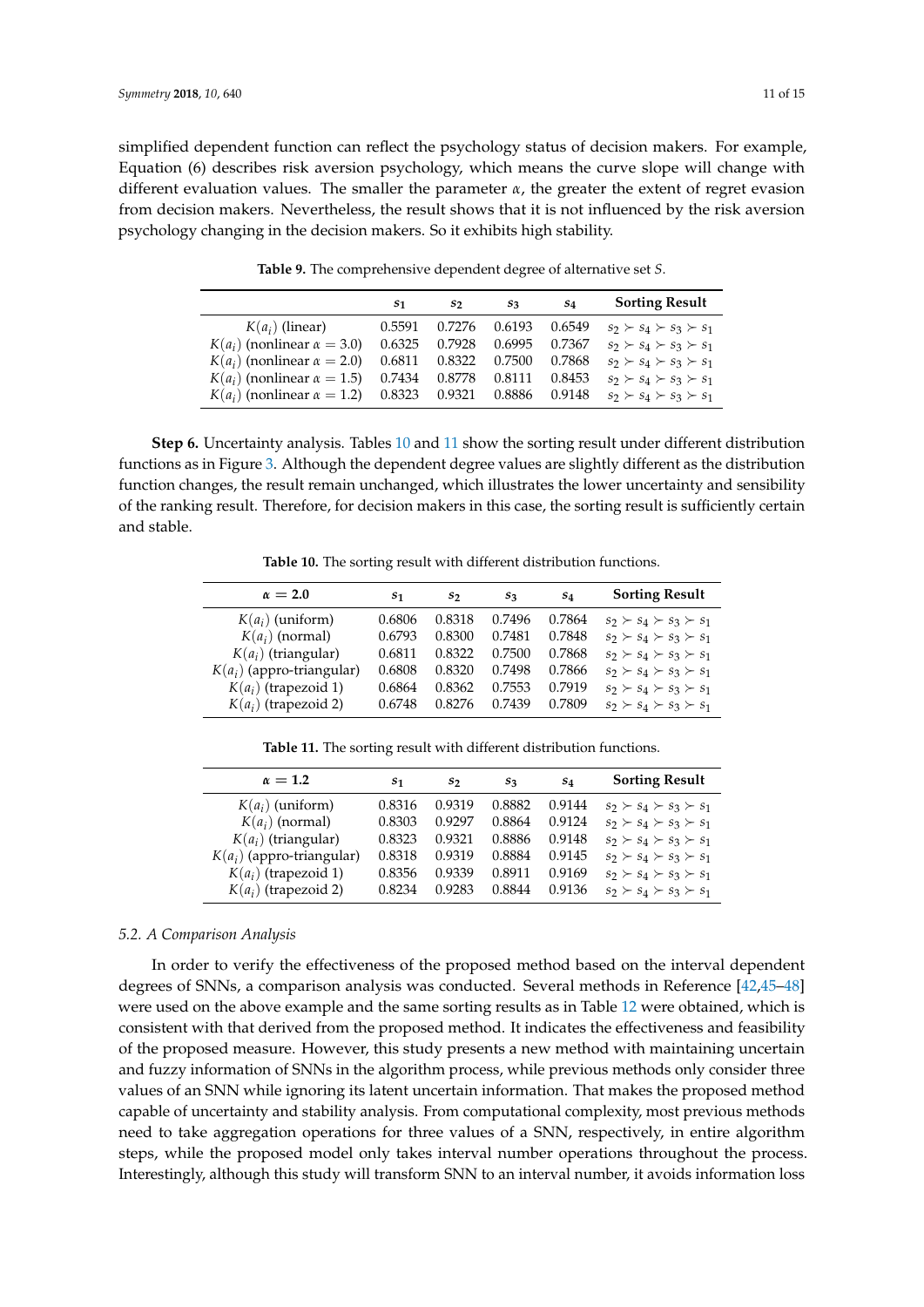and incompleteness by defining distribution functions. In summary, the advantages over the other methods are summarized below.

(1) In the proposed approach, the interval transformation operator is developed to convert SNNs into interval numbers, which avoids various complex aggregation operator processes for SNNs. The transformation operator is simple and convenient to perform. Then, the following process is built on the interval number which is relatively straightforward and understandable.

(2) As a result of the various kinds of aggregation operators, most previous methods considered will produce many intermediate results in neutrosophic MCGDM problems. However, in the proposed approach, the key parameters and main steps are directly integrated into the dependent function expression. Therefore, the proposed method takes less intermediate results and is more concise.

(3) In the proposed approach, the distribution function is conducted to describe latent uncertain information for SNNs. In this way, the fuzziness of the original information can be conserved and fully utilized which can be used to take some uncertainty analysis for the decision result. For decision makers, not only the sorting result is obtained, but the dynamic influences on the sorting result caused by any uncertainty in the decision environment will also be observed, which cannot be provided by the others methods. Therefore, the final ranking of the proposed approach is more conclusive and accurate.

<span id="page-11-1"></span>

|                                      | <b>Sorting Result</b>               | <b>Best One</b> | <b>Worst One</b> |
|--------------------------------------|-------------------------------------|-----------------|------------------|
| SNNWA [42]                           | $s_2 \succ s_4 \succ s_3 \succ s_1$ | S7              | S <sub>1</sub>   |
| Entropy of Euclidean <sup>[48]</sup> | $s_2 \succ s_4 \succ s_3 \succ s_1$ | $S_{2}$         | S <sub>1</sub>   |
| <b>SNEE</b> [46]                     | $s_2 \succ s_4 \succ s_3 \succ s_1$ | $S_{2}$         | S <sub>1</sub>   |
| <b>SNNCI</b> [47]                    | $s_2 \succ s_4 \succ s_3 \succ s_1$ | S7              | S <sub>1</sub>   |
| GSNNWA [45]                          | $s_2 \succ s_4 \succ s_3 \succ s_1$ | S7              | S <sub>1</sub>   |
| the proposed method                  | $s_2 \succ s_4 \succ s_3 \succ s_1$ | S2              | S <sub>1</sub>   |

**Table 12.** A comparison of different methods.

#### <span id="page-11-0"></span>**6. Conclusions**

In this paper, a novel method and framework based on the interval dependent degree of SNNs for MCGDM problems is proposed. Firstly, the interval dependent function is defined, in which the distribution function is used to describe inherent distribution information of a SNN. Subsequently, a transformation operator is constructed to convert SNNs into interval numbers, and then the interval dependent function for SNNs is build. Afterwards, the sorting result is obtained by computing and comparing the comprehensive dependent degree of each alternative. Finally, the uncertainty and stability analysis method for the result is given.

The proposed approach is convenient to perform, and is effective at decreasing original information loss. Its validity and feasibility also have been verified by an illustrative example and comparative analysis. The advantages over the other methods are demonstrated in the comparative analysis section. Through its uncertainty and stability analysis, the method can provide more reliable, persuasive, and accurate results. The proposed method not only provides a novel way of solving MCDM problems with simplified neutrosophic sets, but also enriches the theory of neutrosophic sets.

MCDM problems exist widely in many industrial and social application situations, such as medical diagnosis, investment decision, supplier selection, etc. To choose the appropriate solution, people often have to evaluate the effects of multiple criteria. Usually, the evaluation values are given not as a certain value but some degrees of truth, falsity, and indeterminacy which can be adequately described by SNNs. Moreover, the truth degree of a decision maker often covers a range and does not obey uniform distribution in the range. The proposed method, which can provide a more concise and comprehensive way of solving these problems, shows broad application prospects.

In the future, the proposed method will be extended to the other neutrosophic sets such as interval neutrosophic sets (INSs) [\[49\]](#page-14-3), multi-valued neutrosophic sets (MVNSs) [\[50,](#page-14-4)[51\]](#page-14-5), and complex neutrosophic sets (CNSs) [\[52\]](#page-14-6), etc. Further study as regards some complete uncertainty situations in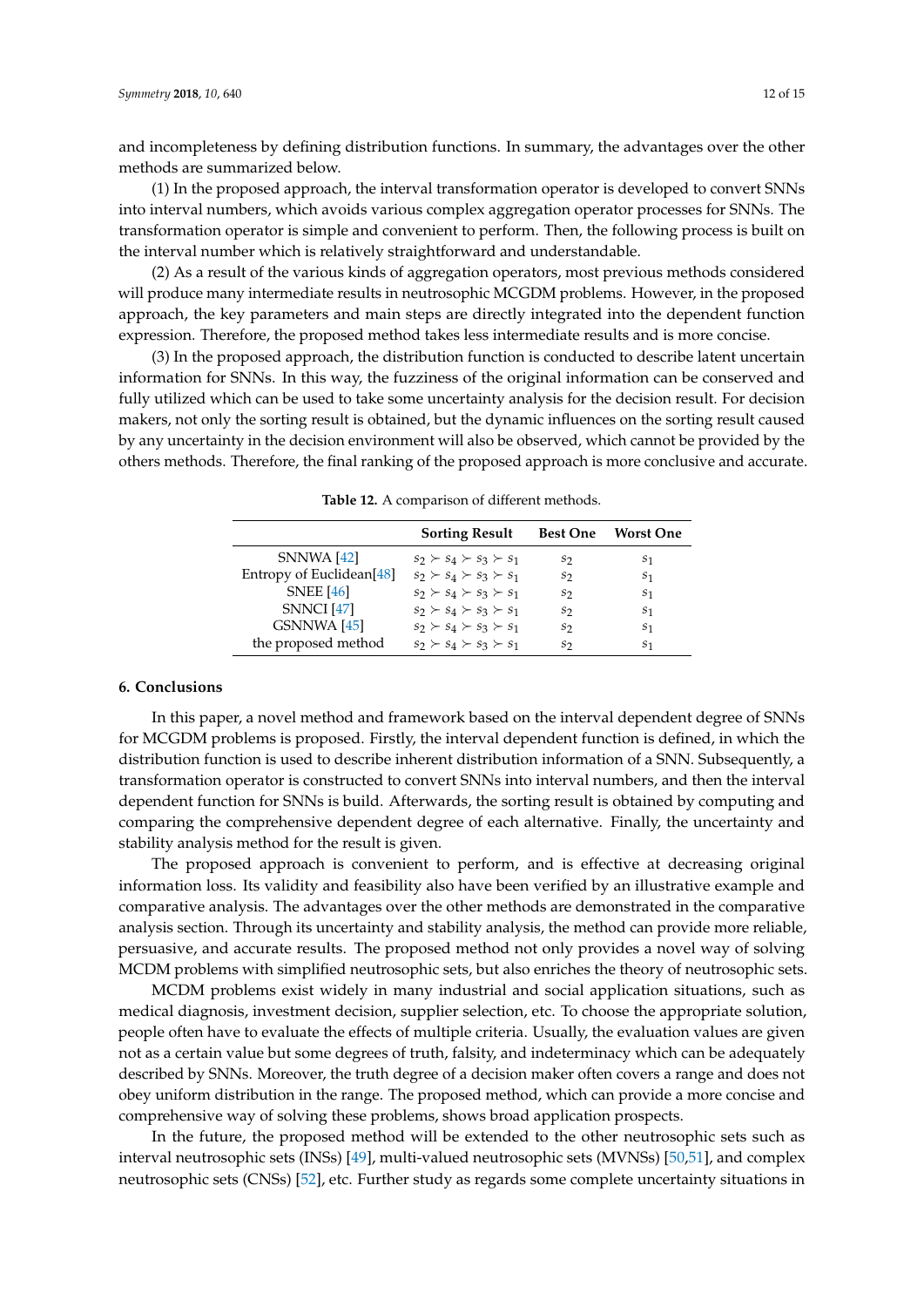which both the criteria and the weights are denoted as SNNs is also necessary. In addition, we consider exploring its possible applications in some non-traditional areas such as the game theory [\[53\]](#page-14-7), which has become a new effective method for solving MCDM problems in recent years because of its non-linear dynamics description capability [\[54\]](#page-14-8).

**Author Contributions:** X.L.B. conceived of the presented idea, verified the analytical methods and wrote the draft; L.X.S. started the literature findings, got data and discussed the findings of this work; P.C.Y. conceived background study, discussed the findings and monitored the results; G.Y. checked and verified the mathematical models, the tables and figure.

**Funding:** This research is funded by Zhejiang Science Foundation Project of China under grant number LY16G010010, LY18F020001.

**Acknowledgments:** The authors would like to thank the editors and the reviewers for their comments on a draft of this article.

**Conflicts of Interest:** The authors declare that they do not have any conflict of interests.

# **References**

- <span id="page-12-0"></span>1. Libo, X.; Xingsen, L.; Chaoyi, P. Uncertain Multiattribute Decision-Making Based on Interval Number with Extension-Dependent Degree and Regret Aversion. *Math. Probl. Eng.* **2018**, doi:10.1155/2018/6508636
- <span id="page-12-1"></span>2. Zadeh, L.A. Fuzzy sets. *Inf. Control* **1965**, 8, 338–356.
- 3. Zadeh, L.A. Probability measures of fuzzy events. *J. Math. Anal. Appl.* **1968**, *23*, 421–427.
- <span id="page-12-2"></span>4. Zadeh, L.A. Fuzzy logic and approximate reasoning. *Synthese* **1975**, *30*, 407–428.
- <span id="page-12-3"></span>5. Bellman, R.; Zadeh, L.A. Decision making in a fuzzy environment. *Manag. Sci.* **1970**, *17*, 141–164.
- <span id="page-12-4"></span>6. Atanassov, K. Intuitionistic fuzzy sets. *Fuzzy Sets Syst.* **1986**, *20*, 87–96.
- 7. Atanassov, K. New operations defined over the intuitionistic fuzzy sets. *Fuzzy Sets Syst.* **1994**, *61*, 137–142
- <span id="page-12-5"></span>8. Atanassov, K. Two theorems for intuitionistic fuzzy sets. *Fuzzy Sets Syst.* **2000**, *110*, 267–269.
- <span id="page-12-6"></span>9. Gau, W.L.; Buehrer, D.J. Vague sets. *IEEE Trans. Syst. Man Cybern.* **1993**, *23*, 610–614.
- <span id="page-12-7"></span>10. Bustince, H.; Burillo, P. Vague sets are intuitionistic fuzzy sets. *Fuzzy Sets Syst.* **1996**, *79*, 403–405.
- <span id="page-12-8"></span>11. Chen, Y.T. A outcome-oriented approach to multicriteria decision analysis with intuitionistic fuzzy optimistic pessimistic operators. *Expert Syst. Appl.* **2010**, *37*, 7762–7774.
- 12. Xu, Z.S. Intuitionistic fuzzy multiattribute decision making: An interactive method. *IEEE Trans. Fuzzy Syst.* **2012**, *20*, 514–525.
- 13. Chen, S.M.; Cheng, S.H.; Chiou, C.H. Fuzzymulti-attribute group decision making based on intuitionistic fuzzy sets and evidential reasoning methodology. *Inf. Fusion* **2016**, *27*, 215–227.
- 14. Cao, Q.W.; Wu, J.; Liang, C.Y. An intuitionistic fuzzy judgement matrix and TOPSIS integrated multi-criteria decision-making method for green supplier selection. *J. Intell. Fuzzy Syst.* **2015**, *28*, 117–126.
- <span id="page-12-9"></span>15. Zeng S.Z.; Xiao Y. A method based on topsis and distance measures for hesitant fuzzy multiple attribute decision making, *Technol. Econ. Dev. Econ.* **2018**, *24*, 905–919.
- <span id="page-12-10"></span>16. Yue, Z.L. TOPSIS-based group decision-making methodology in intuitionistic fuzzy setting. *Inf. Sci.* **2014**, *277*, 141–153.
- 17. Chen, T.Y. Interval-valued intuitionistic fuzzy QUALIFLEX method with a likelihood-based comparison approach for multiple criteria decision analysis. *Inf. Sci.* **2014**, *261*, 149–169.
- 18. Liu, B.S.; Shen, Y.H.; Zhang, W.; Chen, X.H.; Wang, X.Q. An interval-valued intuitionistic fuzzy principal component analysis model-based method for complex multi-attribute large-group decision-making. *Eur. J. Oper. Res.* **2015**, *245*, 209–225.
- <span id="page-12-11"></span>19. Atanassov, K.T.; Gargov, G. Interval valued intuitionistic fuzzy sets. *Fuzzy Sets Syst.* **1989**, *31*, 343–349
- <span id="page-12-12"></span>20. Joshi, D.; Kumar, S. Interval-valued intuitionistic hesitant fuzzy Choquet integral based TOPSIS method for multi-criteria group decision making. *Eur. J. Oper. Res.* **2016**, *248*, 183–191.
- <span id="page-12-13"></span>21. Liu, P.D.; Shi, L.L. The generalized hybrid weighted average operator based on interval neutrosophic hesitant set and its application to multiple attribute decision making. *Neural Comput. Appl.* **2015**, *26*, 451–471.
- <span id="page-12-14"></span>22. Zhang H.Y.; Wang J.Q.; Chen X.H. An outranking approach for multi-criteria decision-making problems with interval-valued neutrosophic sets. *Neural Comput. Appl.* **2016**, *27*, 615–627.
- <span id="page-12-15"></span>23. Wang, H.; Smarandache, F.; Zhang, Y.Q.; Sunderraman, R. Single valued neutrosophic sets. *Multispace Multistruct.* **2010**, *4*, 410–413.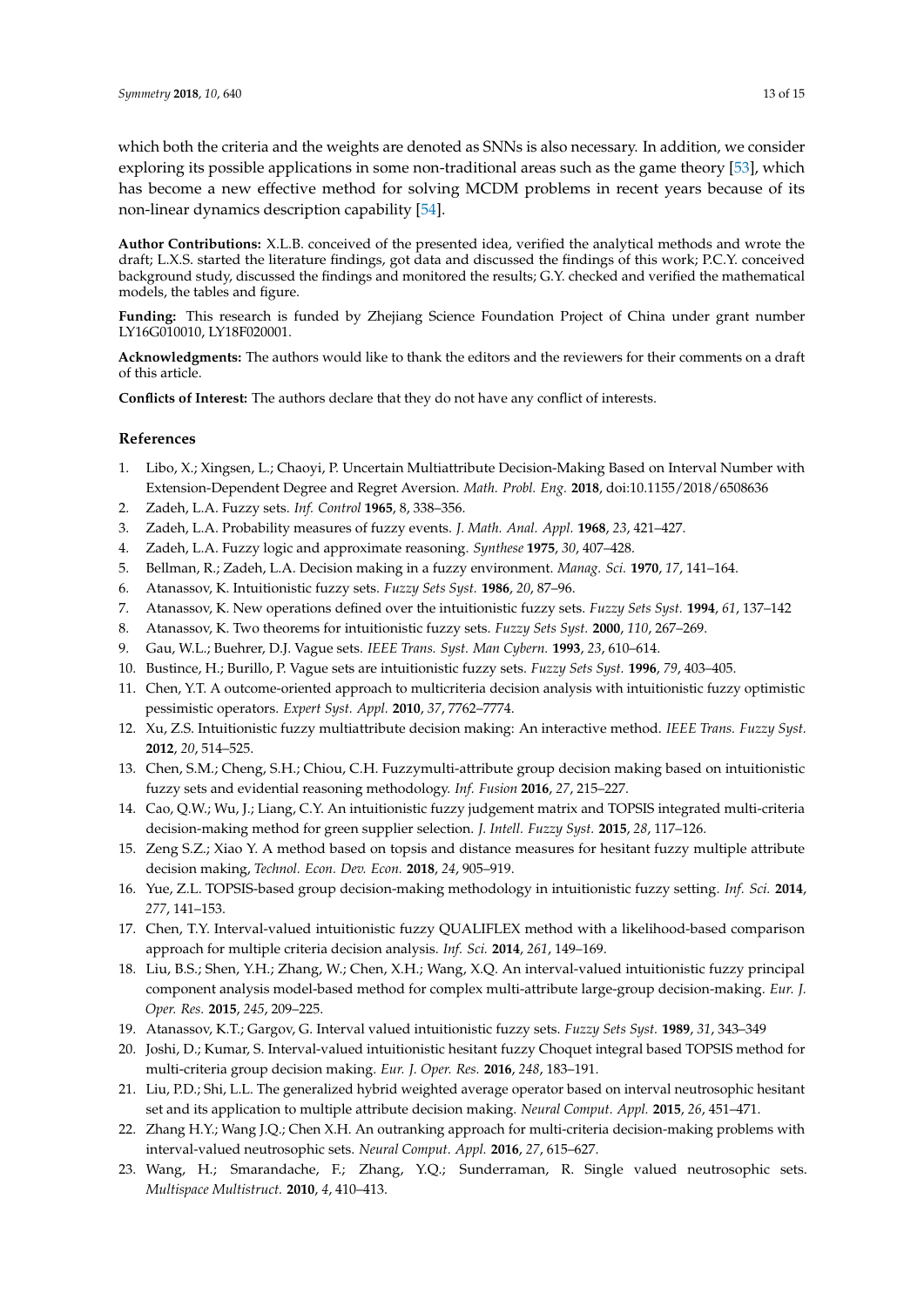- <span id="page-13-0"></span>24. Smarandache, F. *Neutrosophy: Neutrosophic Probability, Set, and Logic*; American Research Press: Rehoboth, DE, USA, 1998; pp. 1–105.
- <span id="page-13-16"></span>25. Smarandache, F. *A Unifying Field in Logics. Neutrosophy: Neutrosophic Probability, Set and Logic*; American Research Press: Rehoboth, DE, USA, 1999; pp. 1–141.
- <span id="page-13-1"></span>26. Smarandache, F. *A Unifying Field in Logics: Neutrosophic Logic. Neutrosophy, Neutrosophic Set, Neutrosophic Probability: Neutrsophic Logic. Neutrosophy, Neutrosophic Set, Neutrosophic Probability and Statistics*; American Research Press: Rehoboth, DE, USA, 2005; pp. 1–156.
- <span id="page-13-2"></span>27. Khan, M.; Son, L.; Ali, M.; Chau, H.; Na, N.; Smarandache, F. Systematic Review of Decision Making Algorithms in Extended Neutrosophic Sets. *Symmetry* **2018**, *10*, 314.
- <span id="page-13-3"></span>28. Rivieccio, U. Neutrosophic logics: Prospects and problems. *Fuzzy Sets Syst.* **2008**, *159*, 1860–1868.
- <span id="page-13-4"></span>29. Deli, I.; Broumi, S.; Smarandache, F. On neutrosophic refined sets and their applications in medical diagnosis. *J. New Theory* **2015**, *6*, 88–98.
- 30. Ali, M.; Son, L.H.; Khan, M.; Tung, N.T. Segmentation of dental X-ray images in medical imaging using neutrosophic orthogonal matrices. *Expert Syst. Appl.* **2018**, *91*, 434–441.
- 31. Mondal, K.; Surapati, P.; Giri, B.C. Role of Neutrosophic Logic in Data Mining. New Trends in Neutrosophic Theory and Applications. 2016; pp. 15–23. Available online: <https://books.google.com.> [hk/books?hl=zh-CN&lr=&id=s7OdDQAAQBAJ&oi=fnd&pg=PA15&dq=Role+of+Neutrosophic+Logic+](hk/books?hl=zh-CN&lr=&id=s7OdDQAAQBAJ&oi=fnd&pg=PA15&dq=Role+of+Neutrosophic+Logic+in+Data+Mining&ots=GHfYqos9XC&sig=qA_uHSJ6geF1qVI7UT3g0Kj5MKU&redir_esc=y#v=onepage&q=Role%20of%20Neutrosophic%20Logic%20in%20Data%20Mining&f=false) [in+Data+Mining&ots=GHfYqos9XC&sig=qA\\_uHSJ6geF1qVI7UT3g0Kj5MKU&redir\\_esc=y#v=onepage&](hk/books?hl=zh-CN&lr=&id=s7OdDQAAQBAJ&oi=fnd&pg=PA15&dq=Role+of+Neutrosophic+Logic+in+Data+Mining&ots=GHfYqos9XC&sig=qA_uHSJ6geF1qVI7UT3g0Kj5MKU&redir_esc=y#v=onepage&q=Role%20of%20Neutrosophic%20Logic%20in%20Data%20Mining&f=false) [q=Role%20of%20Neutrosophic%20Logic%20in%20Data%20Mining&f=false](hk/books?hl=zh-CN&lr=&id=s7OdDQAAQBAJ&oi=fnd&pg=PA15&dq=Role+of+Neutrosophic+Logic+in+Data+Mining&ots=GHfYqos9XC&sig=qA_uHSJ6geF1qVI7UT3g0Kj5MKU&redir_esc=y#v=onepage&q=Role%20of%20Neutrosophic%20Logic%20in%20Data%20Mining&f=false) (accessed on 1 October 2018).
- 32. Radwan, N.M. Neutrosophic Applications in E-learning: Outcomes, Challenges and Trends. New Trends in Neutrosophic Theory and Applications; 2016; pp. 177–184. Available online: [https://books.google.com.hk/books?hl=zh-CN&lr=&id=s7OdDQAAQBAJ&oi=fnd&pg=PA177&](https://books.google.com.hk/books?hl=zh-CN&lr=&id=s7OdDQAAQBAJ&oi=fnd&pg=PA177&dq=Neutrosophic+Applications+in+E-learning:+Outcomes,+Challenges+and+Trends&ots=GHfYqosaTC&sig=h0MqRrBaY2Aq2FHOMU7PN40LPxQ&redir_esc=y#v=onepage&q=Neutrosophic%20Applications%20in%20E-learning%3A%20Outcomes%2C%20Challenges%20and%20Trends&f=false) [dq=Neutrosophic+Applications+in+E-learning:+Outcomes,+Challenges+and+Trends&ots=GHfYqosaTC&](https://books.google.com.hk/books?hl=zh-CN&lr=&id=s7OdDQAAQBAJ&oi=fnd&pg=PA177&dq=Neutrosophic+Applications+in+E-learning:+Outcomes,+Challenges+and+Trends&ots=GHfYqosaTC&sig=h0MqRrBaY2Aq2FHOMU7PN40LPxQ&redir_esc=y#v=onepage&q=Neutrosophic%20Applications%20in%20E-learning%3A%20Outcomes%2C%20Challenges%20and%20Trends&f=false) [sig=h0MqRrBaY2Aq2FHOMU7PN40LPxQ&redir\\_esc=y#v=onepage&q=Neutrosophic%20Applications%](https://books.google.com.hk/books?hl=zh-CN&lr=&id=s7OdDQAAQBAJ&oi=fnd&pg=PA177&dq=Neutrosophic+Applications+in+E-learning:+Outcomes,+Challenges+and+Trends&ots=GHfYqosaTC&sig=h0MqRrBaY2Aq2FHOMU7PN40LPxQ&redir_esc=y#v=onepage&q=Neutrosophic%20Applications%20in%20E-learning%3A%20Outcomes%2C%20Challenges%20and%20Trends&f=false) [20in%20E-learning%3A%20Outcomes%2C%20Challenges%20and%20Trends&f=false](https://books.google.com.hk/books?hl=zh-CN&lr=&id=s7OdDQAAQBAJ&oi=fnd&pg=PA177&dq=Neutrosophic+Applications+in+E-learning:+Outcomes,+Challenges+and+Trends&ots=GHfYqosaTC&sig=h0MqRrBaY2Aq2FHOMU7PN40LPxQ&redir_esc=y#v=onepage&q=Neutrosophic%20Applications%20in%20E-learning%3A%20Outcomes%2C%20Challenges%20and%20Trends&f=false) (accessed on 1 October 2018).
- 33. Ali, M.; Deli, I.; Smarandache, F. The theory of neutrosophic cubic sets and their applications in pattern recognition. *J. Intell. Fuzzy Syst.* **2016**, *30*, 1957–1963.
- 34. Broumi, S.; Talea, M.; Bakali, A.; Smarandache, F. Single valued neutrosophic graphs. *J. New Theory* **2016**, *10*, 86–101.
- <span id="page-13-5"></span>35. Broumi, S.; Talea, M.; Bakali, A.; Smarandache, F. On bipolar single valued neutrosophic graphs. *J. New Theory* **2016**, *11*, 84–102.
- <span id="page-13-6"></span>36. Majumdar, P.; Samant, S.K. On similarity and entropy of neutrosophic sets. *J. Intell. Fuzzy Syst.* **2014**, *26*, 1245–1252.
- <span id="page-13-7"></span>37. Ye, J. Multicriteria decision-making method using the correlation coefficient under single-value neutrosophic environment. *Int. J. Gen. Syst.* **2013**, *42*, 386–394.
- <span id="page-13-8"></span>38. Huang, H. New distance measure of single-valued neutrosophic sets and its application. *Int. J. Intell. Syst.* **2016**, *31*, 1021–1032.
- <span id="page-13-9"></span>39. Thanh, N.D.; Ali, M.; Son, L.H. A novel clustering algorithm in a neutrosophic recommender system for medical diagnosis. *Cogn. Comput.* **2017**, *9*, 526–544.
- <span id="page-13-10"></span>40. Karaaslan, F. Correlation coefficients of single-valued neutrosophic refined soft sets and their applications in clustering analysis. *Neural Comput. Appl.* **2017**, *28*, 2781–2793.
- <span id="page-13-11"></span>41. Ye, J. Single-valued neutrosophic similarity measures based on cotangent function and their application in the fault diagnosis of steam turbine. *Soft Comput.* **2017**, *21*, 817–825.
- <span id="page-13-12"></span>42. Ye, J. A multicriteria decision-making method using aggregation operators for simplified neutrosophic sets. *J. Intell. Fuzzy Syst.* **2014**, *26*, 2459–2466.
- <span id="page-13-13"></span>43. Ye, J. Similarity measures between interval neutrosophic sets and their applications in multicriteria decision-making. *J. Intell. Fuzzy Syst.* **2014**, *26*, 165–172.
- <span id="page-13-14"></span>44. Peng, J.J.; Wang, J.Q.; Zhang, H.Y.; Chen, X.H. An outranking approach for multi-criteria decision-making problems with simplified neutrosophic sets. *Appl. Soft Comput.* **2014**, *25*, 336–346.
- <span id="page-13-15"></span>45. Peng, J.J.; Wang, J.Q.; Wang, J.; Zhang, H.Y.; Chen, X.H. Simplified neutrosophic sets and their applications in multi-criteria group decision-making problems. *Int. J. Syst. Sci.* **2016**, *47*, 2342–2358.